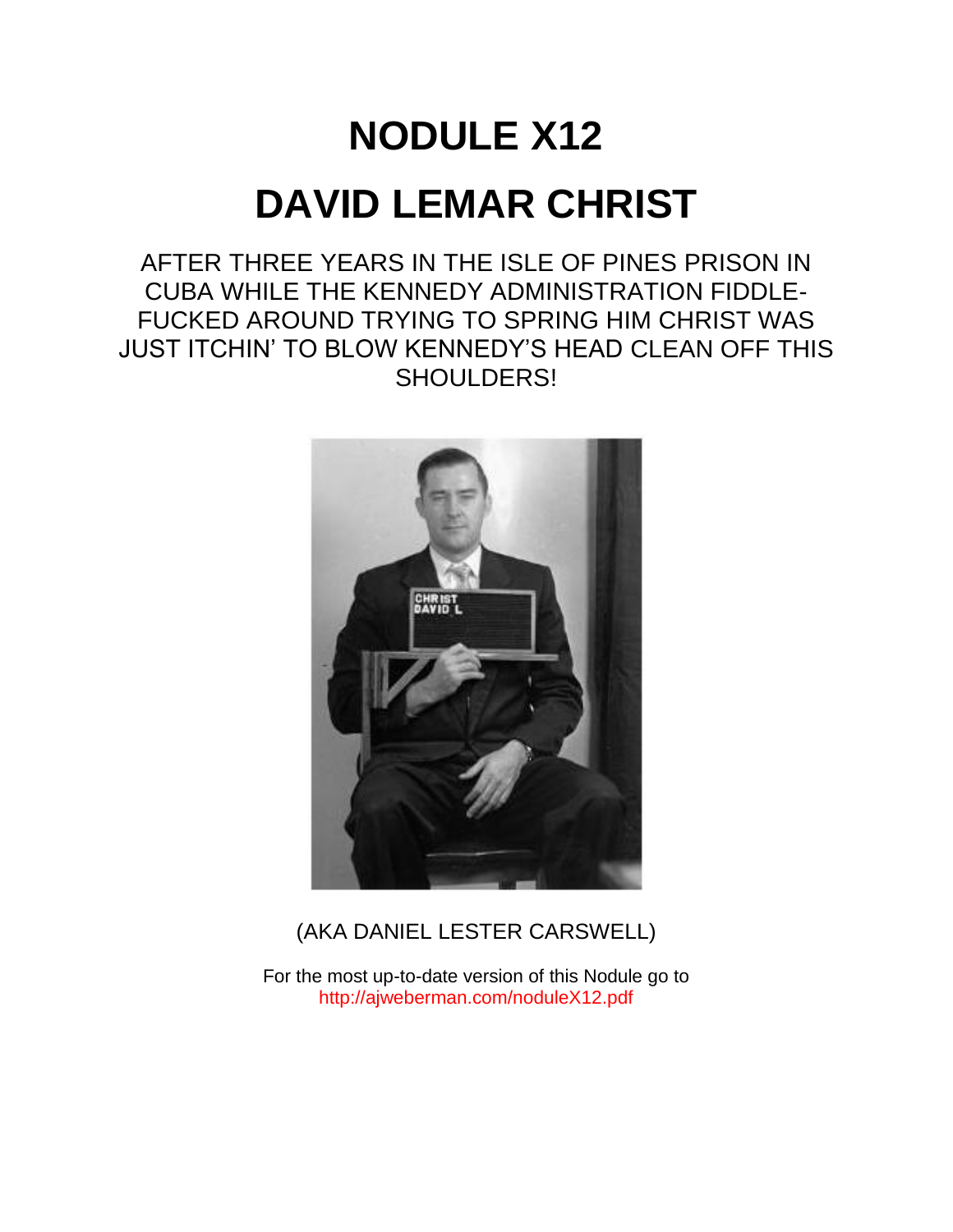ANX ACC.  $\mathcal{M}$ 

The word CRIST appears on the same page as ANGLETON AND FIORINI disguised as the word CHYSTAL. Note the dot that appears over the "Y". DAVID LEMAR CHRIST was born **January 20, 1918**, in Tamaqua, Pennsylvania. He died in December 1985 in Bethesda, Maryland. From **1935 to 1937** CHRIST worked in an ESSO gasoline station. From **1937 to 1942** he worked at the Atlas Powder Company in Pennsylvania, packing dynamite and bombs in gelatinous box packs. He joined the Air Force in **1943**, where he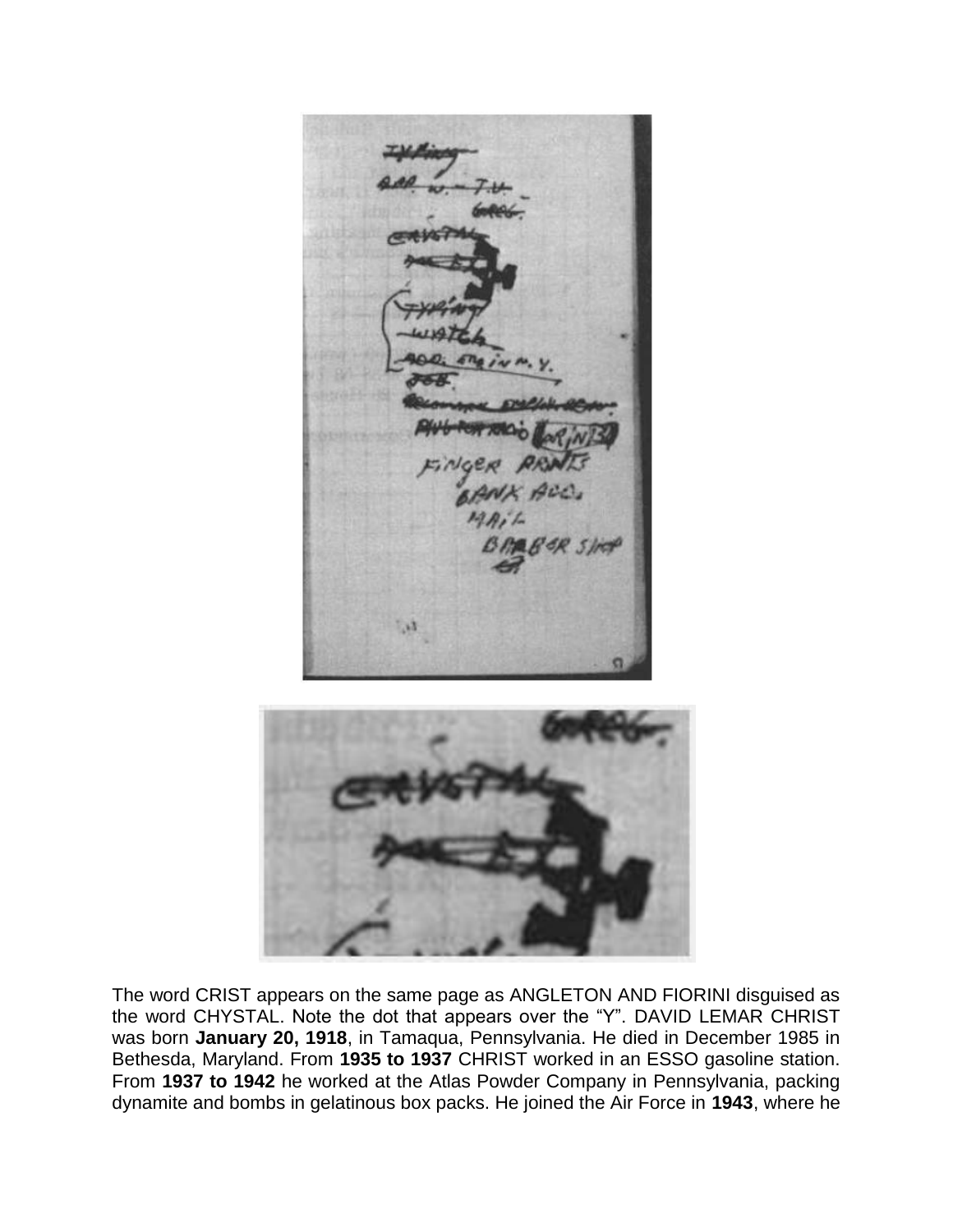became a Communications Officer, Cryptography Section, after training at Yale University. When the war ended he rejoined the Atlas Powder Company, received a B.S. from Pennsylvania State University in 1950, and then was recruited by the CIA in **November 1950** as "the first research and development electronics engineer in what has evolved as the Technical Services Division. He created an Applied Physics Branch.

The CIA reported,

Mr. David L. Christ is recommended for the Intelligence Medal of Merit in recognition of his career of especially meritorious service which has contributed significantly to the missions of CIA. Mr. Christ joined CIA in November of 1950 as the first research and development electronics engineer in what has evolved as TSD. He created an Applied Physics Branch setting high standards for himself and the R&D engineers he recruited. His accomplishments included the anti-disturbance mine and the time pencil, both of which are still Agency stock items, and an IR beacon. As a pioneer in audio surveillance devices, be recognized very early that the use of systems concept would be most productive in meeting Agency needs. As part of his development program, his efforts led to the establishment of specialized contract facilities such as (deleted) which in 1953 was the first Agency source of transistorized equipment.

In early 1957, Mr. Christ was made Chief of what is now the Audio Operations Branch of TSD and, realizing that a drastic upgrading of the caliber of field technicians was required, began aggressively recruiting and training graduate engineers. His high standards and efforts in this area are reflected in the fact that the majority of TSD Audio mid-management personnel were recruited by him. In September 1960, he and two associates were apprehended while on an operation in a denied area. His exemplary conduct and personal courage during the resulting two and one-half years incarceration permitted the maintenance of a very difficult cover situation and successful extraction of all three men.

Upon his return, Mr. Christ joined the Office of Research and Development soon after its inception, assisting in the definition and establishment of the various divisions. Under his early guidance, the overthe-horizon radar program developed finally into an operational system. His sensitivity to the needs of Agency operational elements based upon his experience, his technical expertise and his dedicated desire to broaden the technological capabilities of the Agency precipitated his development of a major coordinated program of accelerated R&D to provide the clandestine services with a number of new audio surveillance techniques of which the laser probe is an example, and his conception and direction of the Micro technology R&D program. Within this program, the success of the micro-power transistor led to the award of Medals of Merit to two scientists under his supervision. Other progeny of the micro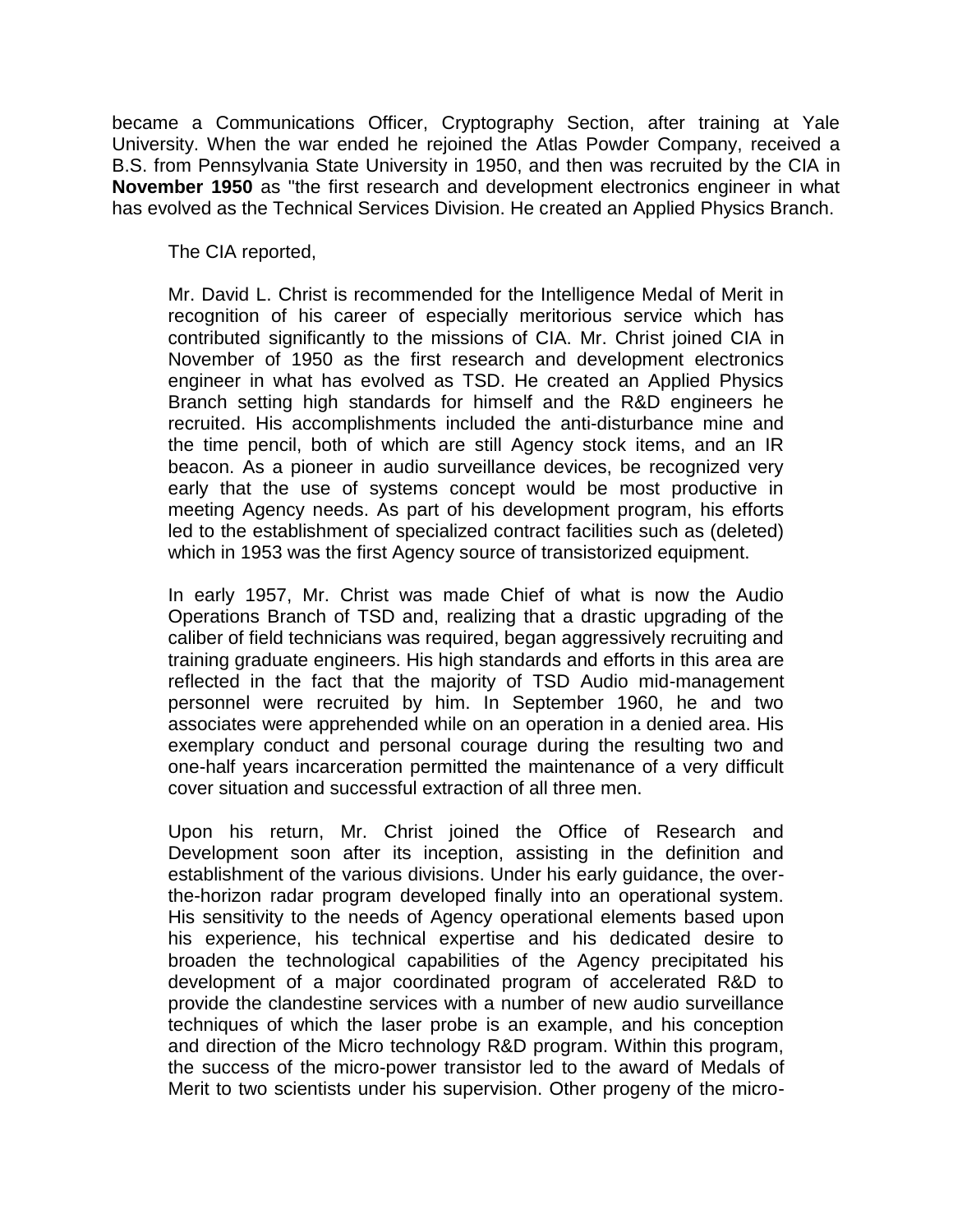technology concept are three novel intelligence gathering systems to function in the air, in space, and in the sea environments, one of which is approaching operational status. Mr. Christ has also been responsible for pioneering efforts in the area of Audio Surveillance Countermeasures, first proposing the application of computers to the problem.

Mr. Christ's imaginative leadership and inspiration to those working with him, his broad scope of interest, his resourcefulness, and philosophical devotion to the cause of the Agency and the United States have provided this Agency with an individual whose unique efforts and accomplishments over his 20 years service are worthy of this recognition.

October 1950 – January 1958 Christ was Deputy Chief, Applied Physics Branch. Recruitment, development and supervision of up to 20 professionals – electronic engineers and physicists – in research, development and engineering. Technical areas covered – electronics, acoustics, optics, electro-optics, magnetic, electromagnetic, solid state physics. Typical Programs: RF systems, microphones, recorders, transmitters, receivers, amplifiers, control systems, signal processing and enhancement, radar systems, audio and video circuitry and devices.

From April 16 1956 to May 6, 1956 CHRIST was bugging facilities in Japan, Formosa, Korea. In September 1956 CHRIST met with Captain William I. Bull, USN, Electronic Design Divisions to discuss details of a security nature regarding Navy Communication Channels (deleted as of 2010). From June 22, 1957 to July 8, 1957 he was planting bugs in Berlin, Frankfurt, Munich, In August 1957 the U.S. Atomic Energy Commission granted CHRIST a Q CLEARANCE. From September 17, 1957 to October 17, 1957 he was in Brazil, Uruguay, (HUNT was Chief of Station) Argentina, Chile and Panama. In December 1957 CHRIST was made Audio Operations Branch Chief of the Technical Services Division and he began aggressively recruiting and training electronics engineers. Ten R & D scientists worked under his direction. From March 7, 1958 to April 22, 1958 he was in Pakistan, Turkey, Iran, Greece, Germany and Belgium. From January 25, 1959 to February 18, 1959 he visited England, Germany. From January 21 1960 to January 28, 1960 he was in Mexico, (tourist with backstop). From March 12, 1960 to April 30, 1960 he was in Morocco, Greece and Germany. From January 1958 to August 1963: Chief, Technical Applications Group. Supervised 30 engineers and technicians; Engineered, produced, tested and evaluated components, devices and systems such as list below. Developed administrative, logistics, supply and training programs, and reliability procedure and programs to implement their effective application. August 1963 to November 1970 Chief, Applied Physics Division. Recruited, developed and supervised 10 to 14 professionals – scientists and engineers, GS-12 to GS 15 one SPS-4, in advanced R & D programs. Primary emphases were on new advanced components devices, system and concepts for intelligence collection intelligence support activities, surveillance, reconnaissance etc. Basic orientation -- advanced systems concepts based on micro technology. Technical areas – Microelectronics (particularly micro power) solid state physics, acoustics, electro-optics,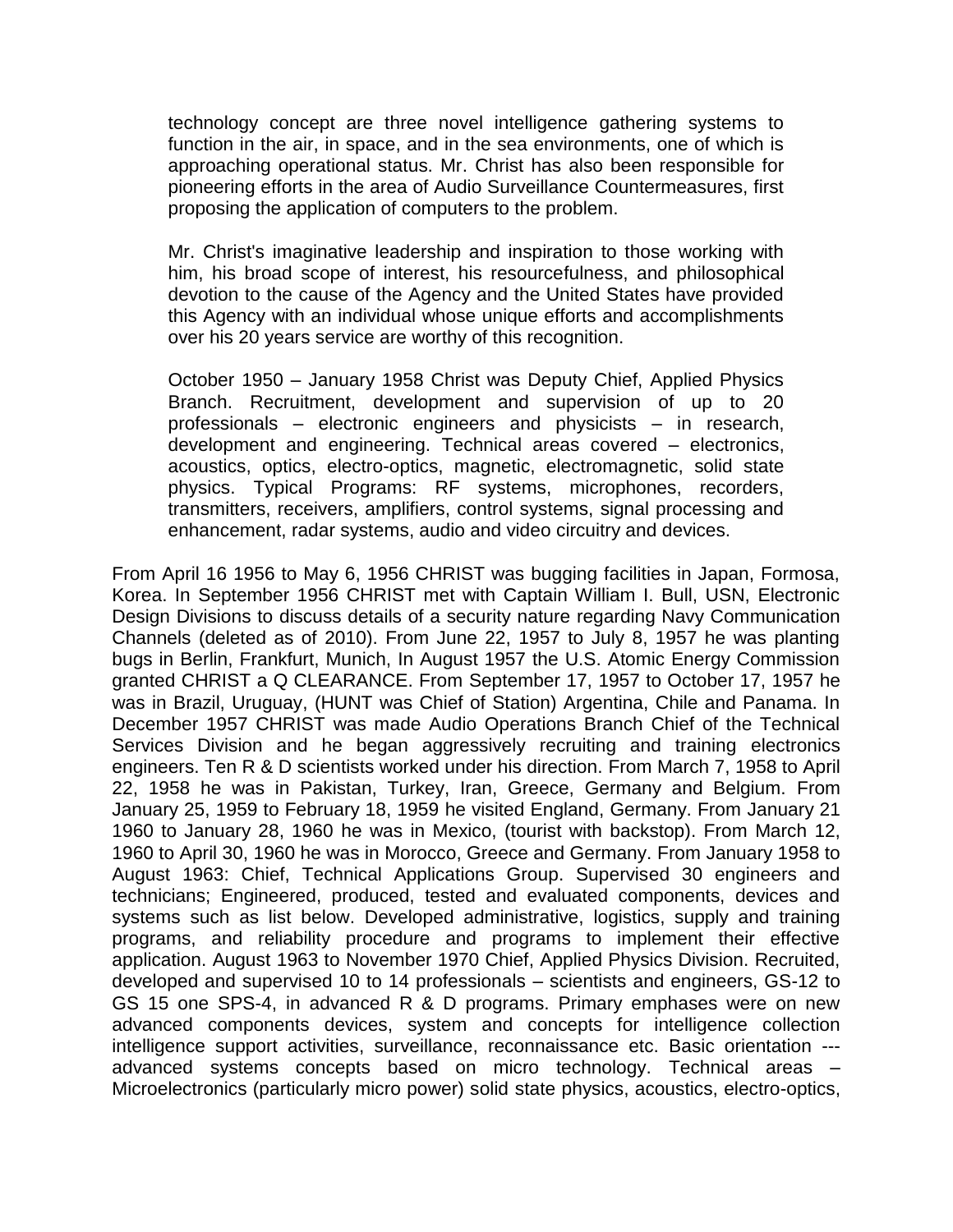electro mechanics, avionics, stability and control, navigation, communications (analogue and digital) radar. Typical programs --- Solid state components and devices; communication systems – audio, video, telemetry, sensors --- acoustic, optical, nuclear RF, etc. avionic subsystems; data processing, power sources; electronic equipments; dc to microwave; antennas; system study and analysis.

David L. Christ September 22, 1950

1. It is requested that appropriate action be taken to issue a security waiver for the above named individual in order that he may become available II/RD as soon as possible.

2. Subject served with the Signal Corps of the Department of the Army during War II and taught courses in radar and electronics. He is at the present time teaching electronics at Pennsylvania State College, and is needed by II/RD in connection with electrical and electronics work being carried out.

3. Inasmuch as a personnel action requesting the employment of Mr. Christ was made on 23 August 1950, it is requested that waiver be granted if possible by October 9. 1950, and that his full clearance through security channels be expedited.

FRANK WISNER

Assistant Director for Policy Coordination

|             |      | Office Memorandum . UNITED STATES GOVERN                                                                                                                                         |  |           |                 |
|-------------|------|----------------------------------------------------------------------------------------------------------------------------------------------------------------------------------|--|-----------|-----------------|
| тο          | File |                                                                                                                                                                                  |  | DATE:     | 8 November 1950 |
| <b>FROM</b> |      | Chief. Personnel Security Branch                                                                                                                                                 |  |           |                 |
|             |      | SUBJECT: CHRIST, David Lamar - 43872                                                                                                                                             |  |           |                 |
|             |      | On this date, Mr. Shanklin, FHI, advised that the results<br>of the name check conducted by the FBI in connection with the<br>investigation currently in process are as follows: |  |           |                 |
|             | FBI  | CSC, State, G-2, OSI, ONI, HCUA                                                                                                                                                  |  | NR<br>NTC |                 |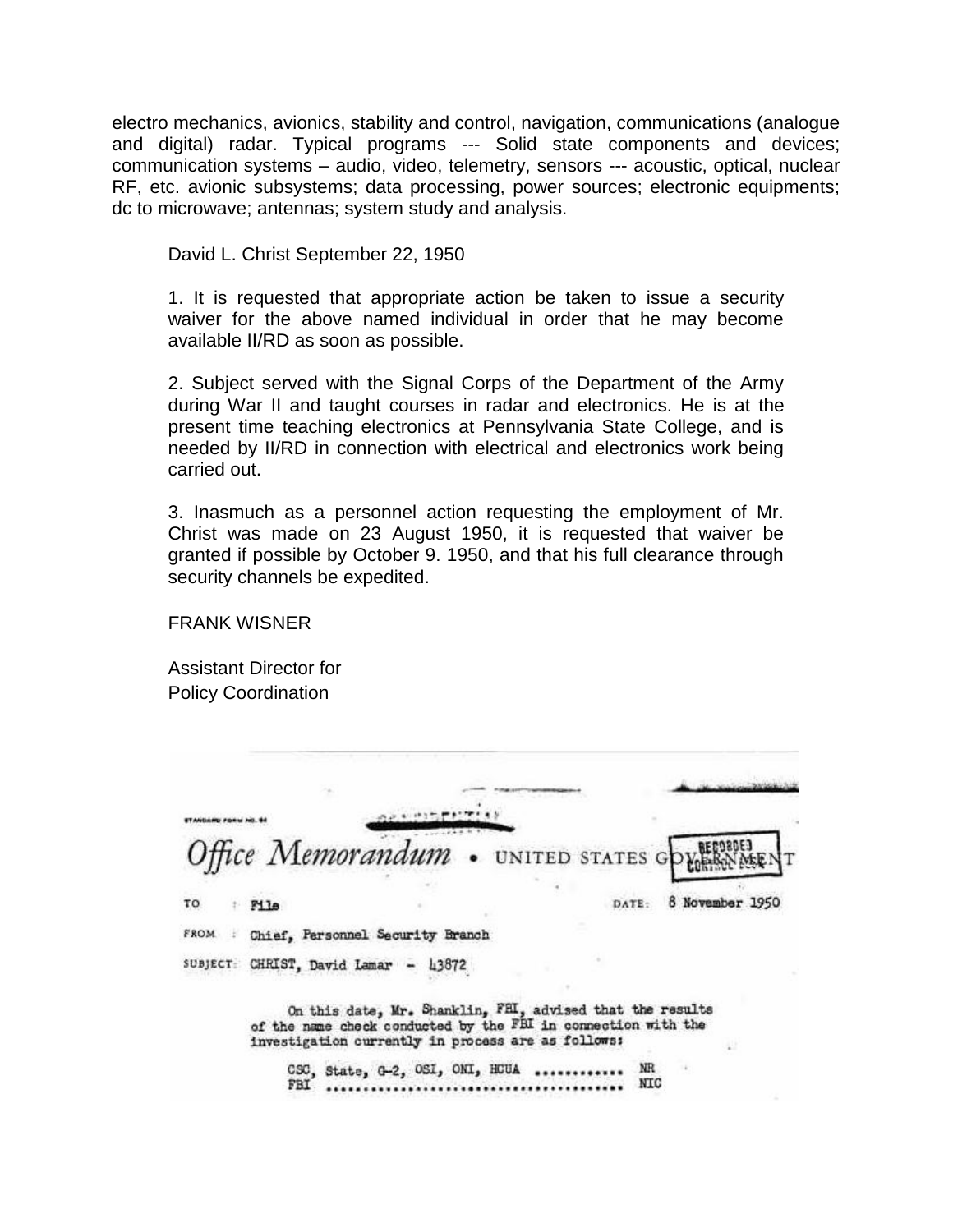According to Jim Hosty, Shanklin was the most likely person to have ordered the tramps release. I doubt if CHRIST had access to his CIA personnel or Security File but ANGLETON did and could have told him that if there was a problem SAC Gordon Shanklin was familiar with his status. The other alternative is that SHANKLIN would have had to recognize him which, due to his heavy CIA supplied disguise, this is highly unlikely.

#### THE MISSION

In September 1960 the Republic of Cuba opened diplomatic relations with the People's Republic of China. In September 1960 DAVID CHRIST was assigned to an audio mission in Havana. The target of this mission was the New China News Agency, located in apartment No. 162, on the 17th floor of the Edificio de Retiro Medico. He approached a member of the Foreign Intelligence /Directorate /Operations staff on September 20, 1960

…to state that he would soon be going to Havana to redo an audio installation in the [24 deleted as of 2010] and possibly to mount other audio operations, unspecified by CHRIST. CHRIST requested that Mr. [03 Deleted as of 2010] and possibly some of the [03 Deleted v of  $\mathbb{R}$ ]'s personnel accompany him on the Havana assignment. In response to the query by the undersigned as to why [03 Deleted as of 2010]'s services were desired, CHRIST stated that [03 Deleted as of 2010] might be needed for entry into the target area. When the undersigned pointed out that there was apparently no entry problem with regard to the [24 deleted as of 2010] target room, CHRIST changed the basis for his request in that he mentioned the possible need for protection while in Havana. He went on to explain that [03 Deleted as of 2010] and his people could be used to determine whether he, Mr. CHRIST, was under surveillance. At this junction [03 Deleted as of 2010] entered the undersigned's office, and CHRIST repeated his request. After a review of the pros and cons, and particularly in view of [03 Deleted as of 2010]'s duties, it was decided there was no concrete purpose which could justify the assignment of [03 Deleted] as requested by CHRIST. CHRIST proceeded to Havana on August 17, 1959, returned to Washington o/a August 31, 1959, and departed again for Havana for the NCNA task O/a September 7, 1963. [Deleted 03] FI/D/ops [CIA Memo Chief, FI/D OPS]

September 20, 1960 Memorandum For: DIRECTOR OF CENTRAL INTELLIGENCE September 20, 1960 SUBJECT: Summary of [02] ESCALADE – Audio Operation Against New China News Agency in Havana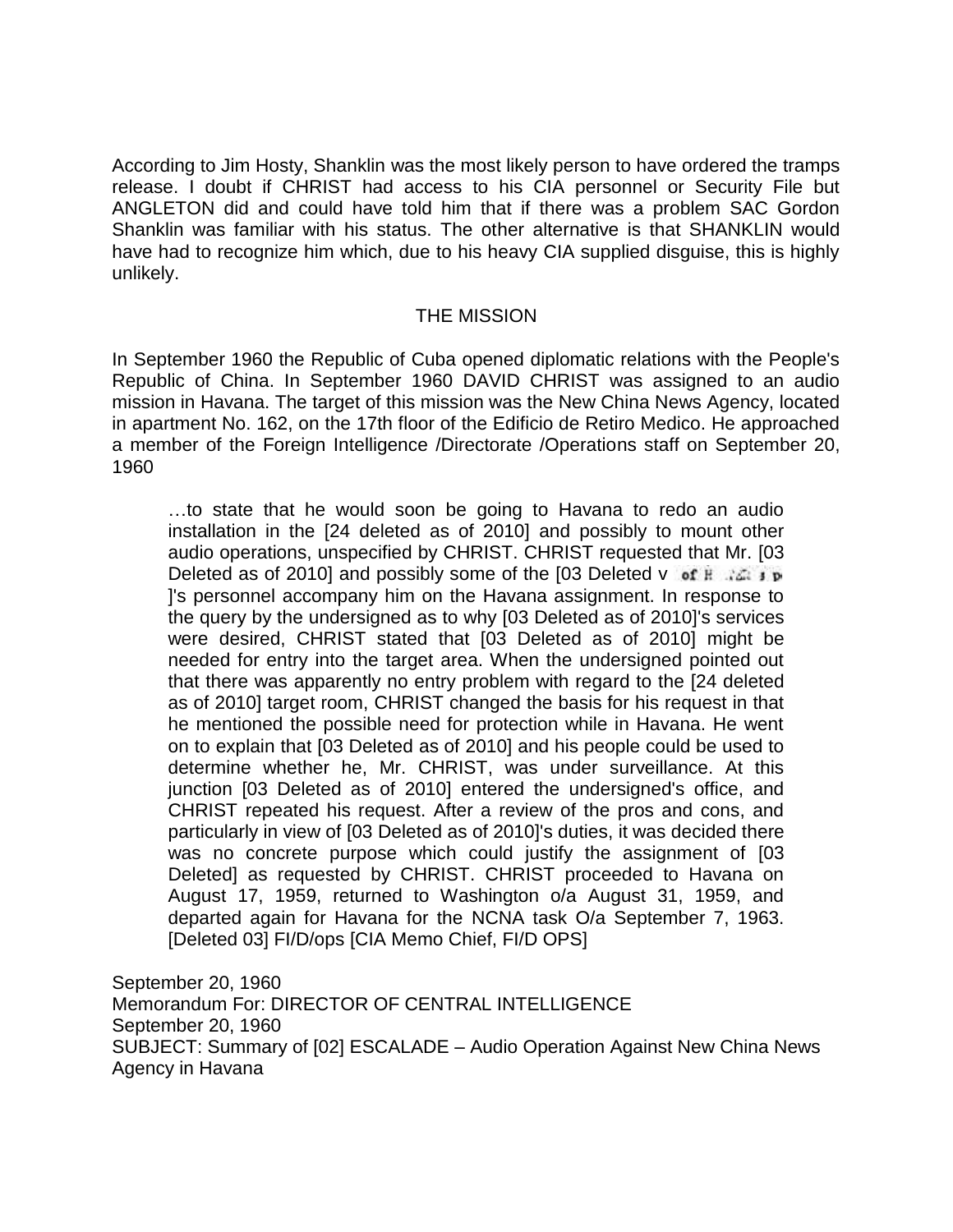1. In May 1959, the New China News Agency (NCNA) opened an office in Havana in the El Medico Building which is occupied partly by business concerns and partly used for residential apartments. Shortly thereafter, the Havana Station obtained the concurrence of Ambassador Bonsal and Miss Carolyn O. Stacey, an Embassy employee, to mount an audio operation against NCNA through the wall of the adjacent apartment in which Miss Stacey lived. In November 1959, the FE Division sent one case officer and one TSD technician to Havana, and the installation of a microphone and tape recorder was completed in Miss Stacey's apartment on November 29, 1959.

By June 1960, it had become evident that two other rooms occupied by NCNA possibly housed communication equipment and were used for conferences. At that time [Deleted 03] FE Division case officer, went to Havana and explored the possibility of improving the operation. He managed to lease an apartment directly over the NCNA office, and arranged for a stay-behind agent to occupy this space.

3. In August 1960 a team of three TSD technicians who were in Havana on a separate SR Division operation agreed to install the additional equipment required for the NCNA operation. A second FE Division case officer, Robert Neet, came down to Havana; and he, together with the technicians, installed a probe microphone and tape recorder in the apartment obtained by [deleted 03] over the NCNA office. About this time the equipment was removed from Miss Stacey's apartment with the exception of the plastic probe which was left in the wall and plastered over.

4. As an additional security precaution to provide a safe haven, and after consultation with the Acting Chief of Station, a key to an apartment in the same building leased by Mrs. Marjorie Lennox, an Embassy secretary, was obtained. Mrs. Lenox was told that access to her apartment was needed for photographic surveillance purposes.

5. The Station was then faced with the probability that time and security would work against holding indefinitely the lease to the apartment of NCNA since the owners of the building were cancelling sub-lessor's contracts and recalling leases. It was, therefore, decided to install transmitters and switches in order to permit continued monitoring of the target from a distant listening post. Another three man team of TSD technicians consisting of David L. Christ, Walter E. Szuminski and Thorton J. Anderson documented as tourists had been sent to Havana to install audio equipment in the Chinese Nationalist Embassy before it was due to be turned over to the Chinese Communists. This operation aborted. This team was then sent to work on the installation of the transmitters in apartment over the NCNA office.

6. At 2400 hours on September 14, 1960, Christ, who with the other technicians was working in the target apartment, failed to keep a scheduled appointment with Neet. At 0100 hours on September 15, 1960, the apartment of Mrs. Lennox was entered into and searched by Cuban authorities, and she was taken into custody. At 1540 hours on September 15, 1960 Neet, the stay-behind agent and his wife were picked up by the Cuban authorities and detained.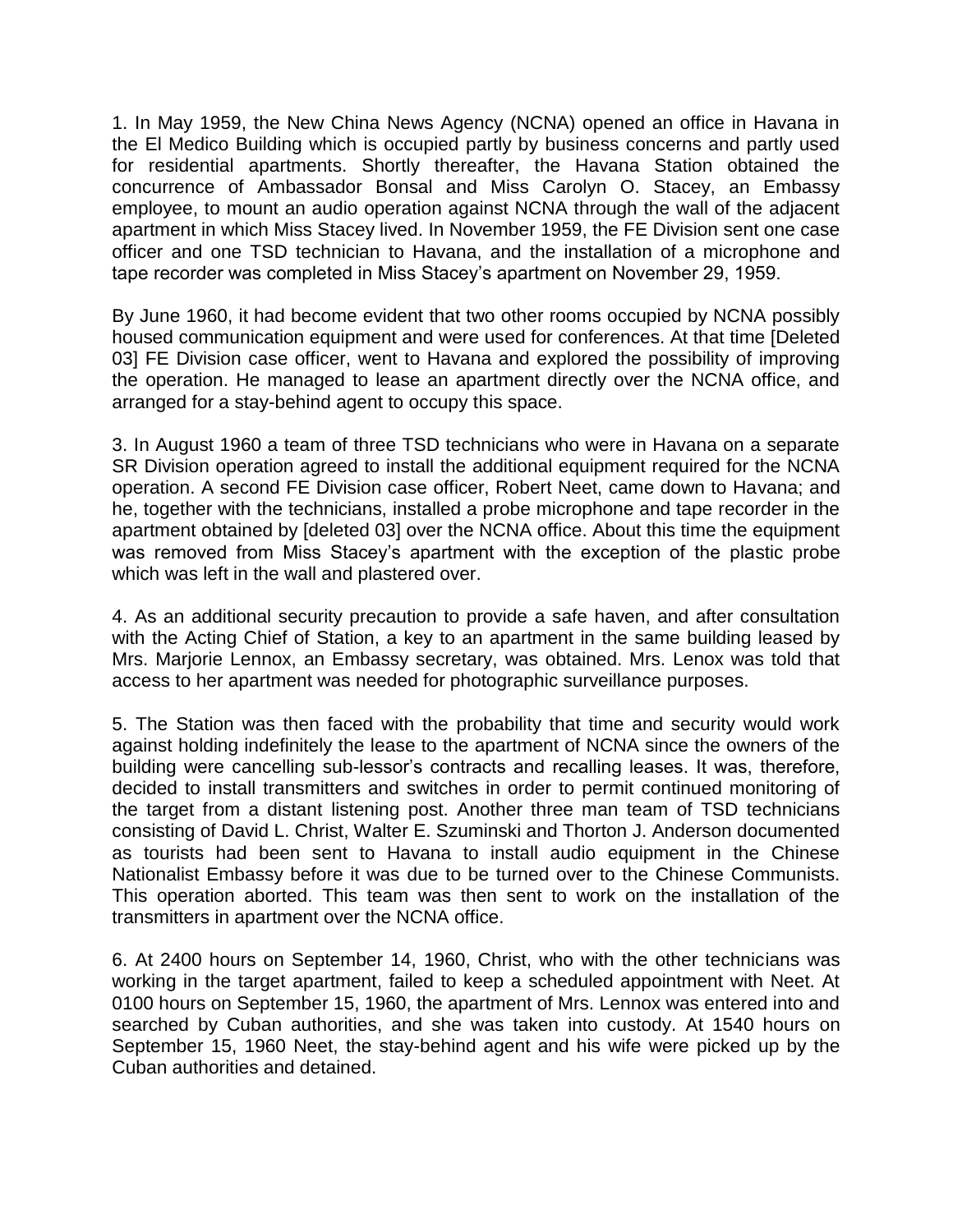7. As of today the agent remains in the custody of the Cuban authorities. His wife has been released an is still in Havana. Neet was released 1715 hours on September 15, 1960 and has subsequently returned to Washington where he was debriefed. Mrs. Lennox was subsequently released and has also returned to Washington where she is being debriefed. The three TSD technicians remain in confinement. They have been seen in confinement but not contacted by an Embassy officer when he first attempted to secure the release of Mrs. Lennox. Christ was last seen by Neet when they were jointly interrogated the morning of September 16. At that time Christ did not appear to have been maltreated.

8. According to articles in the Cuban papers the three technicians were arrested while in the apartment over the NCNA office and completing the installation of the equipment. The press article adds that the key to Mrs. Lennox's apartment was found on one of the technicians who identified the apartment to which it belonged. All Cuban press releases have referred to the men by alias and have not identified them as Government or Agency employees. It is unclear at present what story had been agreed upon by the technicians and station personnel to be used in the event they were caught. (While being interrogated with Neet, Christ indicated that Neet was his boss, and Neet consistently denied any knowledge as to why he was being held.) The sublease for the apartment in which the men were caught is in the name of the stay-behind agent with the original lease being in the name of [03 deleted] the FE Division Case Officer.

9. Initial information indicated that the three technicians would be charged with espionage "against the people of China." Subsequent press releases have been unclear on this point. An attempt by Consul Hugh Kessler to contact the three men at 1730 hours on September 17 was unsuccessful. He was not permitted to see them but was told they were in custody.

10. The three technicians travelled to Cuba as tourists under very light commercial cover, two of them working for a company in New York and the third, one in Baltimore. In each case the cover company consists of a telephone answering service and a name on the door. Telephone messages and mail are picked up periodically by an Agency contract employee. The men were provided with this cover as well as unbackstopped homes addresses for use when entering or leaving Cuba as tourists since the filling out of the landing card requires this information. Subsequent to their detention the home addresses have been partially backstopped so that inquiries will indicate that someone with this alias name had lived in the apartment house in question. Insofar as the cover companies are concerned, efforts are being made to provide a backstop to withstand inquiries from the press should the Cubans reveal this information. In view of the thinness of cover, it is uncertain whether this will succeed.

11. A cleared and witting law firm in New York has been briefed by Mr. L. Houston on the situation with the thought that inquiries received by the cover company could be referred to the firm of lawyers from whom no comment would be obtained by the press or other inquirers. The law firm has been briefed on the entire situation so that they may be in a position to act if any action by them appears to be desirable or feasible. It would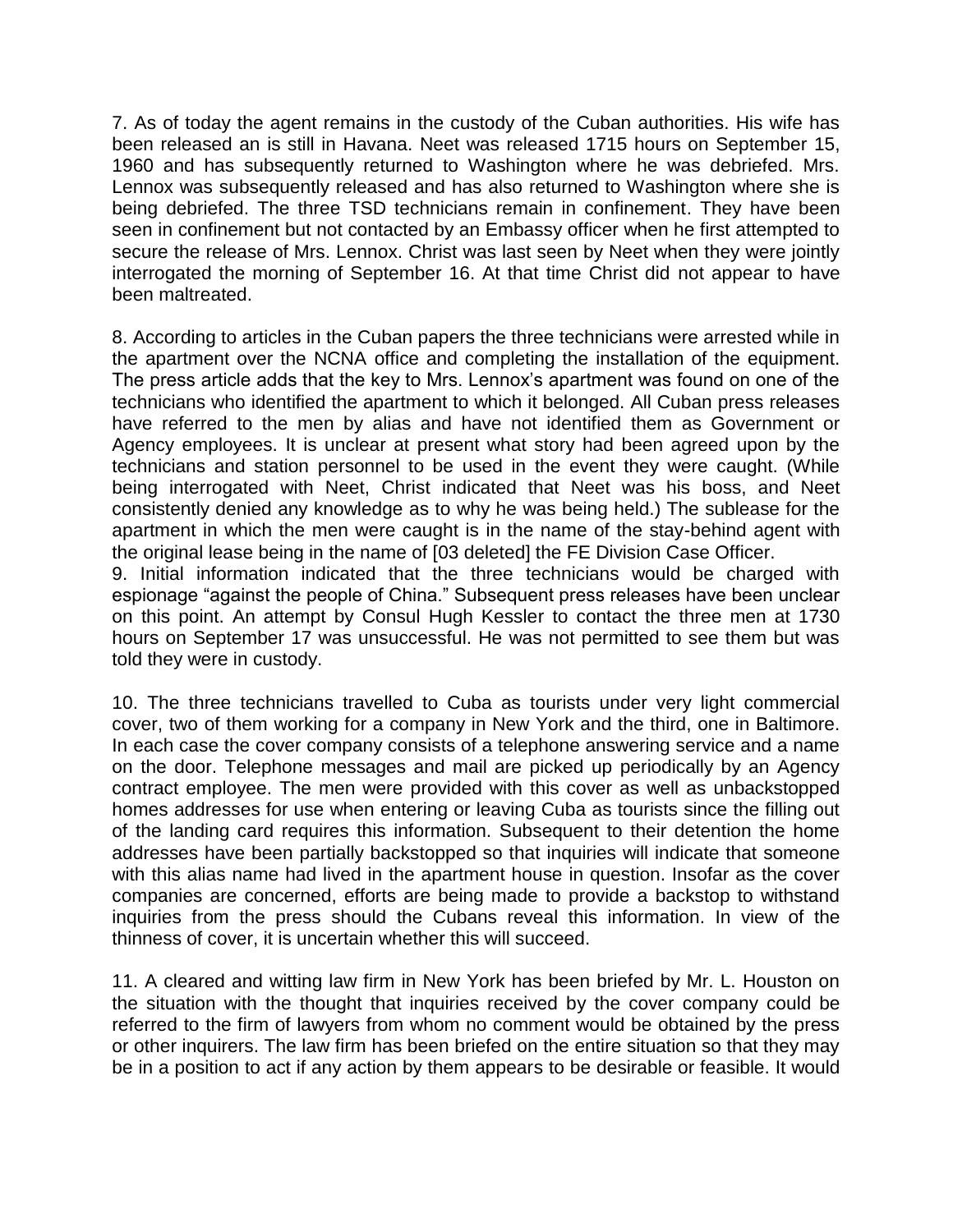not appear that much support of any kind can be obtained from the law firm or law firms in Cuba which are associated with them.

12. Insofar as the families are concerned, one of the technicians is a bachelor presently on home leave between two tours in (deleted as of 2010). His father, a cook in a diner in the Boston area, has been contacted by the Office of Security, and he will get in touch with Security if he receives any inquiries on this matter. Security, by the same token, will keep in touch with him as the Cubans reveal their intentions and course of action.

13. The wives of the other two technicians have been told what has happened and are being contacted at least once daily by TSD on September 19 to go over the whole situation and determine if there were any personal problems on which the Agency could be of help. For the time being the wives are telling their neighbors that their husbands are on a trip. This story will be adjusted depending on what course of action the Cuban Government takes, whether the aliases remain unbroken and whether recognizable photographs of the individuals are released to the press. The two wives so far have taken the bad news exceedingly well. Rudolph E. Gomez

#### DANIEL LESTER CARSWELL

Central Cover supplied CHRIST with false Identification that consisted of a New York Driver's License, Pennsylvania Birth Certificate, Social Security Card, a United States Air Force Reserve Officers Association Membership Card, an American Association of Engineers Membership Card, and a International Vaccination Certificate. CHRIST had a backstopped address in New York City that appeared on all his documents. According to a New York CIA Field Office CIA document, the New York Field Office backstopped CHRIST'S Identification with the help of S. M. Horton. Later S. M. Horton's name was removed from this document and the name of John Mertz was substituted. [CIA Memo To Victor White from Byron B. Burnes 3.28.62] John Mertz stated in November 1994: "Horton was ANGLETON'S deputy. Burnes was the adman officer for ANGLETON. Horton was transferred. He went to Australia. He left, so they put me down as the guy who was the contact." The true name of DANIEL L. CARSWELL was first revealed in a CIA interview with John Mertz: "The team's leader was DAVID CRIST." [CIA OGC 77- 6457 10.11.77] In January 1994 the CIA released the Biographic Profile of DAVID LEMAR CHRIST. HEMMING 1994:

I thought it was spelled *Crist.* I've seen the fucking name somewhere before. I've seen the name in an unpublished report, a biography. I've never seen it spelled CHRIST.

Former CIA agent Melvin Beck reported that when he was stationed in Cuba in 1960:

Two technicians from the Clandestine Services Technical Services Division were dispatched to Havana. They arrived as ordinary tourists (on September 8, 1960), with their personal belongings. Many of the tools of their trade were on hand, stored in the station, and whatever else they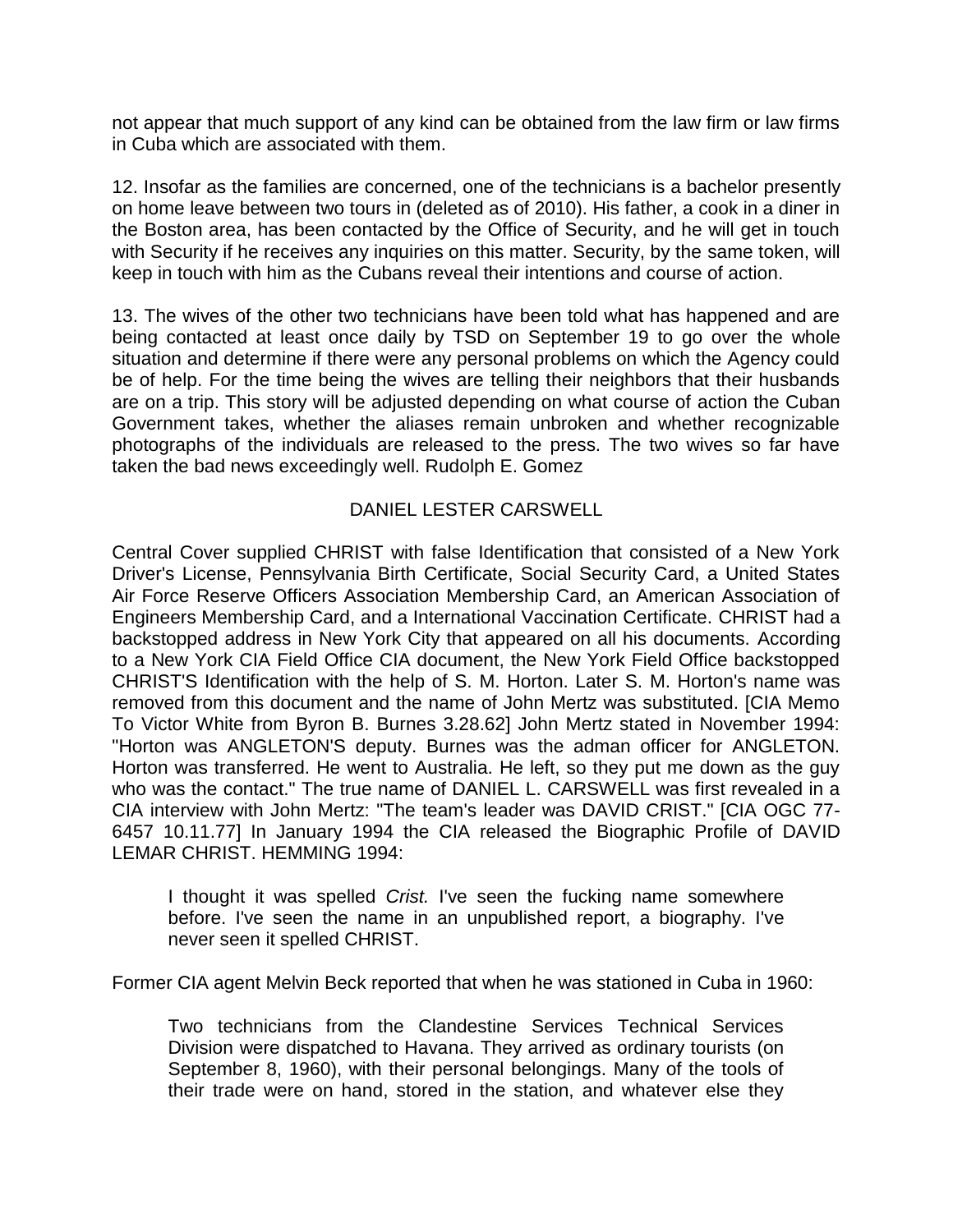needed would be sent by pouch...The plan was to plant a microphone transmitter in the ceiling of the penthouse room expected to be occupied by the Soviet Ambassador [in the Hotel Rosita].

This operation was a success. Soon, "Bryan reappeared at our suburban retreat in the company of three technicians from Headquarters, one of whom had worked with me earlier on the ROSITA OPERATION...I gathered that the technicians were about to plant a listening device in the floor of an apartment directly above the office of the New China News Agency."



#### THE ARREST OF DAVID LEMAR CHRIST AND FRIENDS SEPTEMBER 1960

foto fue tomada en pésimas condiciones de luz. Sin embargo, es porfectamente vitible el rostro de os tres norteamericanos detenidos por los autoridados cubanos hajo la acusación de espicnaje. El e oculte en la sembra, apenes so distingue.

Melvin Beck stated that a few days later, "a frantic telephone call from the station related that evidently something had gone wrong with Bob's [Robert Neet] operation: the technicians had reportedly been taken into custody by Cuban G-2; Bob's whereabouts were unknown...How would the technicians hold up if they were tortured? What information had G-2 extracted from them?" [Beck, Melvin *Secret Contenders* p74] The CIA: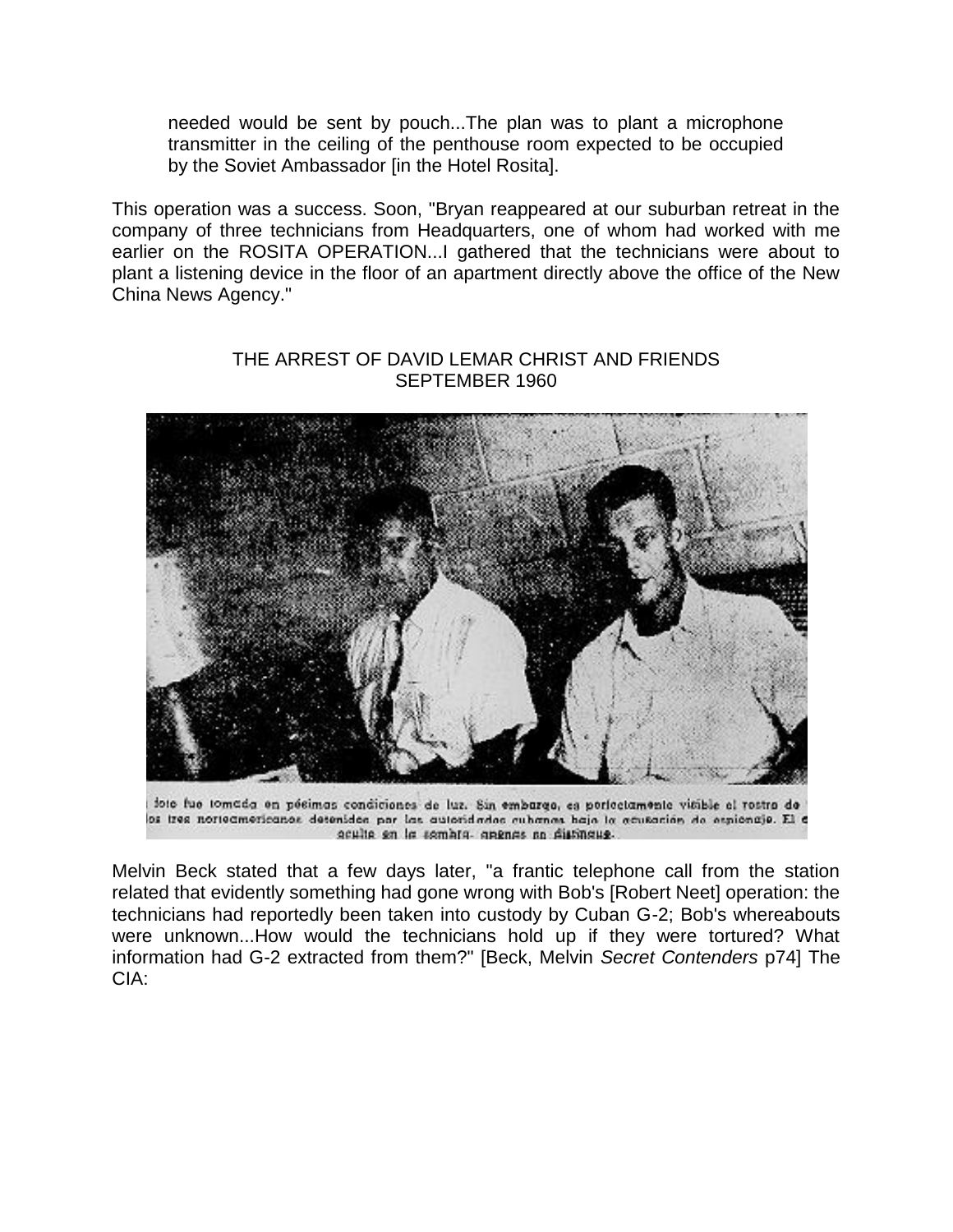TO: Director FROM: Havana DATE: September 15, 1960.

> 1. (Deleted) blown and CARSWELL, Taransky and Danbrunt under detention. Following are facts at present time:

> A. Contact made with (2) who reported he left 6:00 p.m. September 14, 1960, and made an agent contact which went well. Returned to his apartment at 8:00 p.m. and found two men outside his door. (2) sneaked out and destroyed agent report and spent night in bar. Returned to apartment 7:00 a.m. and found two men outside. Later contact with A-1 [Mrs. Nordio] wife who was in apartment. She reported nothing unusual.

> B. (Deleted) one of three techs in (deleted) failed make contact 12:00 p.m. September 14, 1960. Case Officer waited until 1:30 p.m. then attempted to go (deleted) apartment. Watchman intercepted Case Officer and Case Officer detoured to another apartment, which he knew was not occupied. Returned, asked watchman for phone number rental where he could get change of address since occupant had moved. While waiting for watchman to get number, noted three militiamen, policemen, who appeared to be *Prensa Latina* reporters in front which was more people than usual that time night, but on entering noticed large group of couples waiting for cars at adjoining garage apparently leaving from party in building.

> C. At 1:00 a.m. September 15, 1960, apartment on 23rd floor occupied by Mrs. Marjorie Lennox, Embassy Staff employee, was entered into and searched by DIER agents. Mrs. Lennox was detained without explanation and at approximately 11:00 a.m. taken to DIER Headquarters. Ambassador has lodged energetic protest with foreign office demanding her release.

> D. On the afternoon of September 14, 1960, Station borrowed key Mrs. Lennox apartment under pretext to need to observe *Prensa Latina* personnel from apartment. Duplicate of key was made and given to CARSWELL for use in extreme emergency if evasive action required in building. Can be surmised men were apprehended and key found and through process of elimination Lennox apartment located.

A CIA cable advised Havana to exfiltrate or move to diplomatic area everyone who was involved in the operation. Jake Esterline noted these events.

**SECRET** DAVID L. CHRIST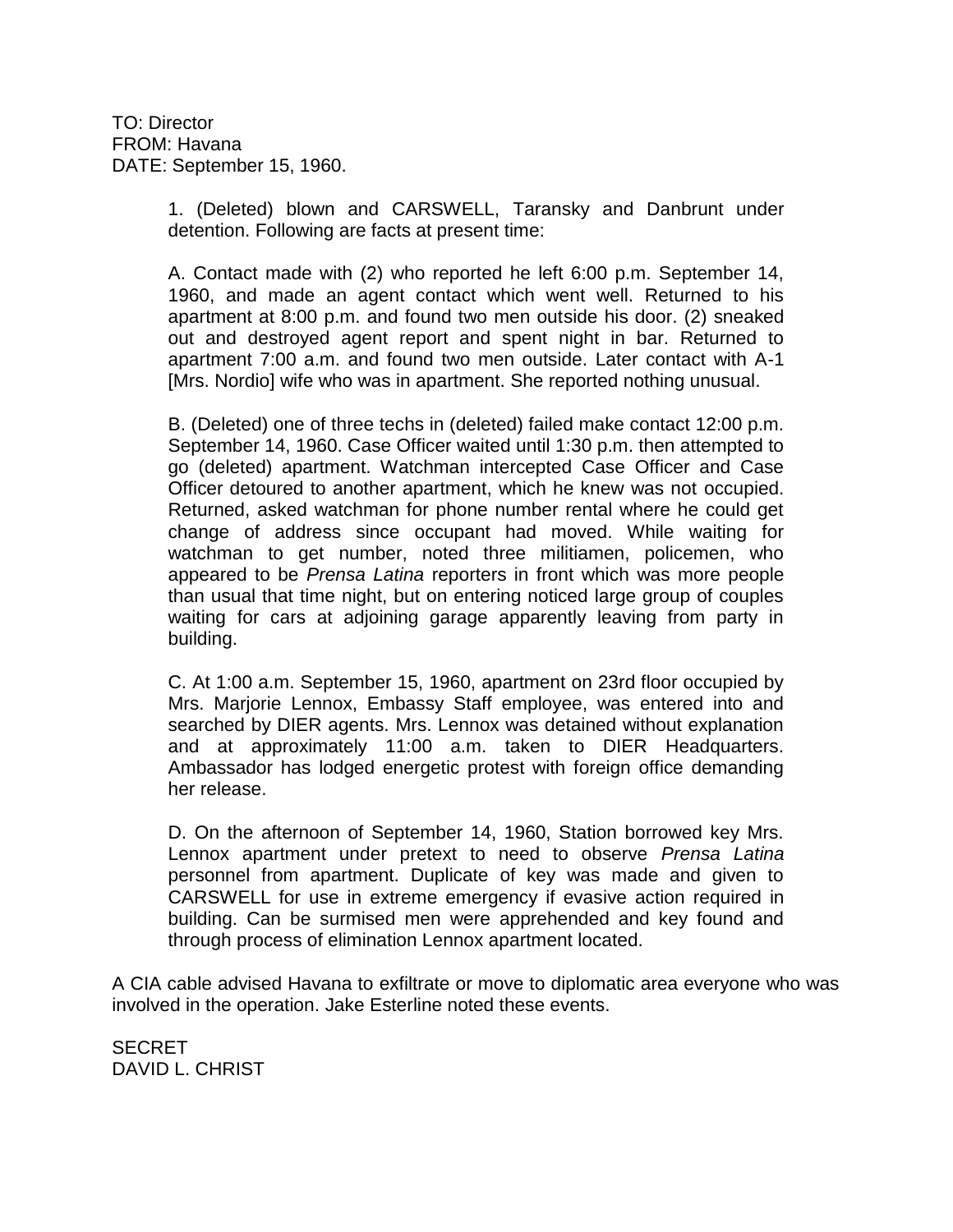Chief of TSD/Audio Operations Branch witting of the following: All audio operations world-wide since December 1957 to present date. Complete knowledge of all R & D aspects of audio equipment research. Had knowledge of certain Staff D and FI equipment and operations. Complete knowledge of all audio assets in production and stocked for use overseas.

Clearances through Top Secret, Special Intelligence clearance. and"Q" clearance.

World-wide knowledge of the location of all our audio technicians. Having previously been with the Applied Physics Branch of TSD, he was also aware of many of our other R & D activities.

At Branch Chief in TSD, he has full information on all personnel in TSD and general knowledge of the overall activities, including the research programs.

He has been to (deleted as of 2010) many times.



# THE PLAYERS

The CIA agents in the New China News Agency bugging operation used these names: CHRIST used the name DANIEL LESTER CARSWELL, 45, born 1918, Ashland, Pennsylvania, Engineer, East Chester, New York. Thorton J. Anderson, Jr. used the name "Eustace H. Danbrunt" 38, born 1925, Cleveland, Mechanical Engineer, 3915 Deerfield Blvd., Baltimore, Maryland. Walter Szuminski used the name "Edmund Konrad Taransky," 33, born 1930, Boston, Technician, New York City. Others involved included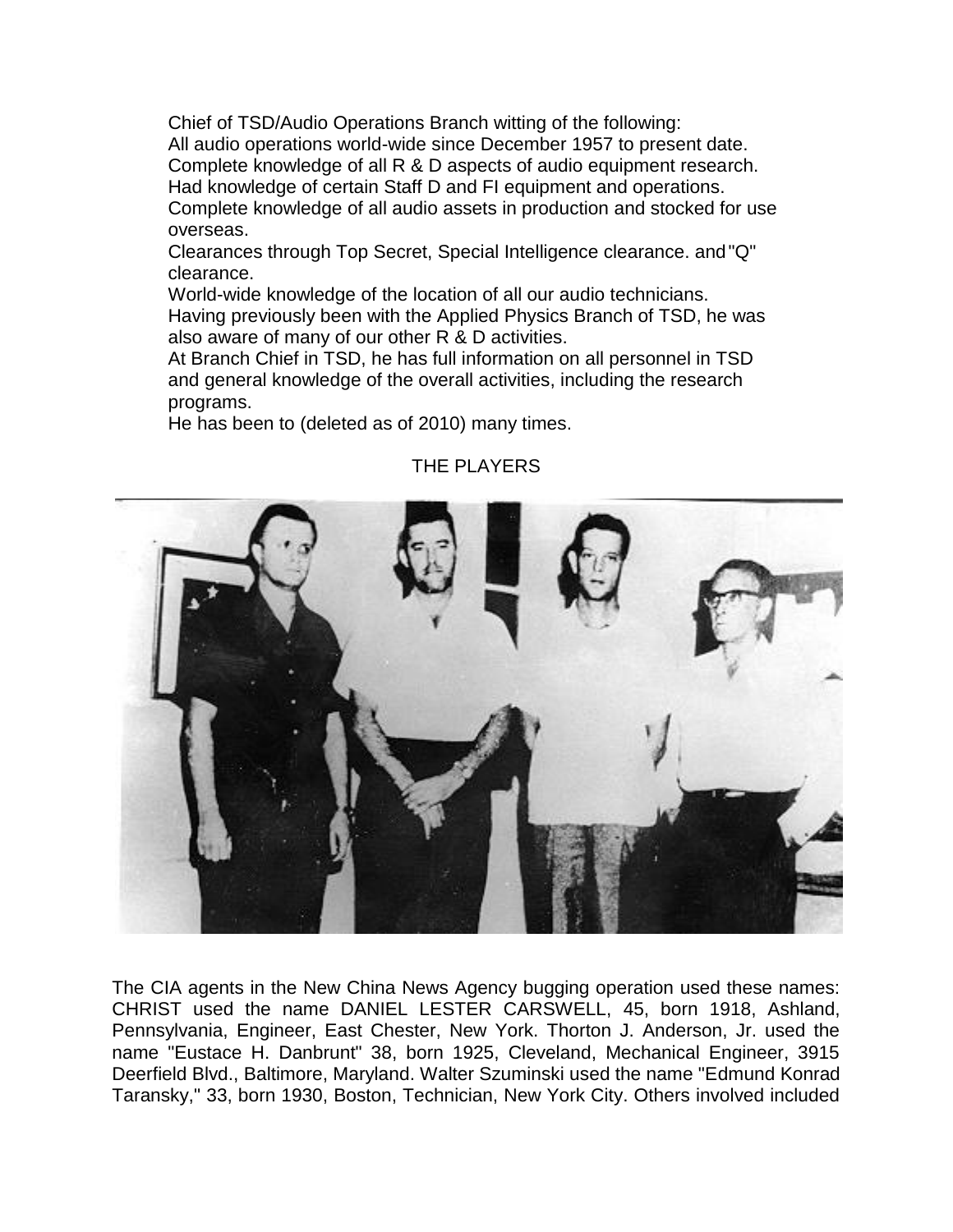

Mario Nordio (an Italian-born naturalized American dance teacher), Marjorie Lennox, 26, the Secretary of the Commercial Attache at the U.S. Embassy who sublet an apartment from Mario Nordio, an unnamed individual (Mr. Lennox?), and CIA Agent Robert Neet, the Embassy employee who ran the operation. Everyone except for CHRIST, Thorton J. Anderson and Walter Szuminski were deported. The United States Ambassador was restricted to a ten-block area. Thorton J. Anderson, Walter Szuminski and CHRIST had been caught in an apartment borrowed by Robert Neet from Marjorie Lennox. They had electronic listening devices, as well as a tape of a conversation between the Red Chinese in San Juan, Puerto Rico

and the New China News Agency. CHRIST told the G-2 agents who questioned him that he was on his way back to the United States, when someone in the American Embassy asked him to do a small favor and fix some electronic equipment in their apartment. John Mertz:

By that time Castro assigned all living quarters. You registered. They went down and rented this apartment and stored their audio equipment in the closet, and then came back to the States. They went back two or three weeks later, and then were going to set it up. They went to work and they were greeted by the Cuban Police. Apartments weren't vacant at that time, there was no possible way to be undetected. It was a dumb-assed trick. They should have known the conditions in Cuba before they ever went down there the first time. Hell, I never had any admiration for CHRIST at all. They were in Havana foolishly to begin with. CHRIST decided to go down himself. They shouldn't have been down there doing what they were doing, knowing what Castro was doing. There was a mix-up of signals there somewhere. I don't know what it was. When they were captured we saved them from going to the wall. We later brought their lawyer to the States. It became my job to get 'em out alive, if possible. At least I would know what damage had been done. We were afraid the Russians would take 'em over. Which they didn't. Castro never found out who they were.

#### THE TRIAL OF DAVID LEMAR CHRIST

On December 18, 1960, CHRIST, Thorton J. Anderson Jr. Walter Szuminski and Mario Nordio underwent a military trial. They were charged with "Crimes Against the Powers of the State." The trial was held in a small schoolroom located on the second floor of the *Jefatura* (Guard's Office) building at La Cabana Fortress Prison. Little public interest was shown. Members of the Military Tribunal were all from the Cuban Army, except for one member from the Cuban Navy. The prosecutor was an Army Officer. The President of the Tribunal devoted part of his time during the trial to talking with other members, one of whom spent his time carving on the table with a pocket knife, cleaning his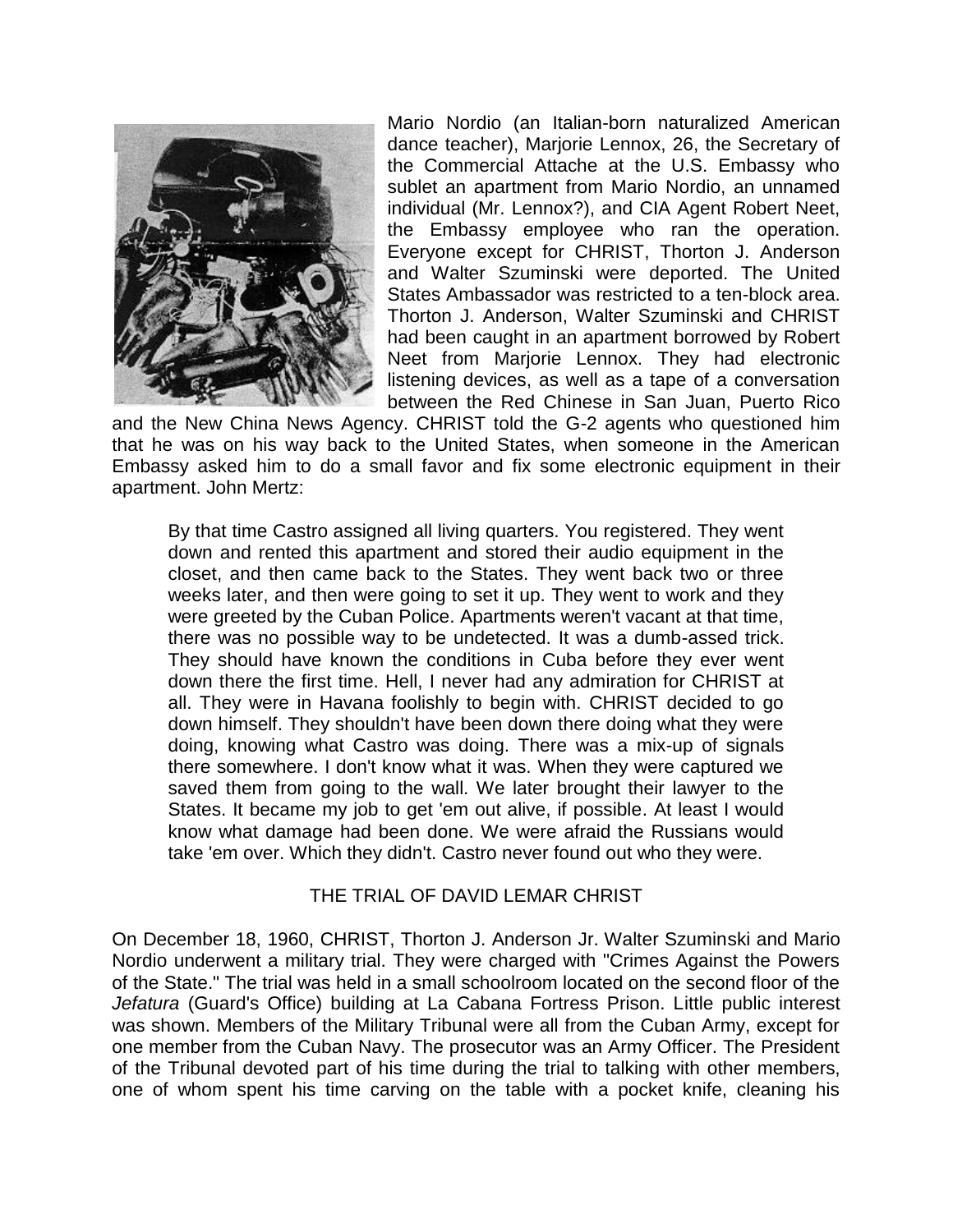fingernails and dropping nose drops in his nose. CHRIST'S defense attorney, Dr. Fernando Colomar, said that Robert Neet, who was neither a Consular Officer, nor a diplomatic officer, had been expelled from Cuba by the Cuban Government. This, Colomar pointed out, was a error on the part of the Cuban Government. Robert Neet, he said, was the guilty party and should be facing trial:

CARSWELL, Taransky and Danbrunt are technical engineers, who specialized in electrical, mechanical and electronic engineering, and were instigated and induced to come to Havana, during their vacation in the month of September, by the actual author of this fact by direct participation, instigator and inducer, Mr. Robert L. Neet...the invitation was to arrange and adapt different audio and sound recording devices. Before their arrival to Habana as tourists such devices were already connected to a microphone previously installed...

Yet, he said, the Cuban Government expelled the guilty person from Cuba and left three innocent tools - "men who were employed by Robert Neet, men who were paid by Robert Neet and men whose transportation was paid for by Robert Neet" - to stay and face trial for a crime they did not commit. Robert Neet was contacted in June 1993. He declined to be interviewed. [telephone 703-532-5285] On January 11, 1960, CHRIST was sentenced to 10 years in La Cabana. His co-defendants received identical sentences. Mario Nordio was deported.



## THE ISLE OF PINES PRISON

BUILT IN THE 1920's AS A MODEL PRISON

SUBJECT: MRS. DAVID L. CHRIST September 15, 1960

3. Following their arrest, CHRIST, Thornton J. Anderson and Walter Szuminski were first detained at G-2 Headquarters then moved to La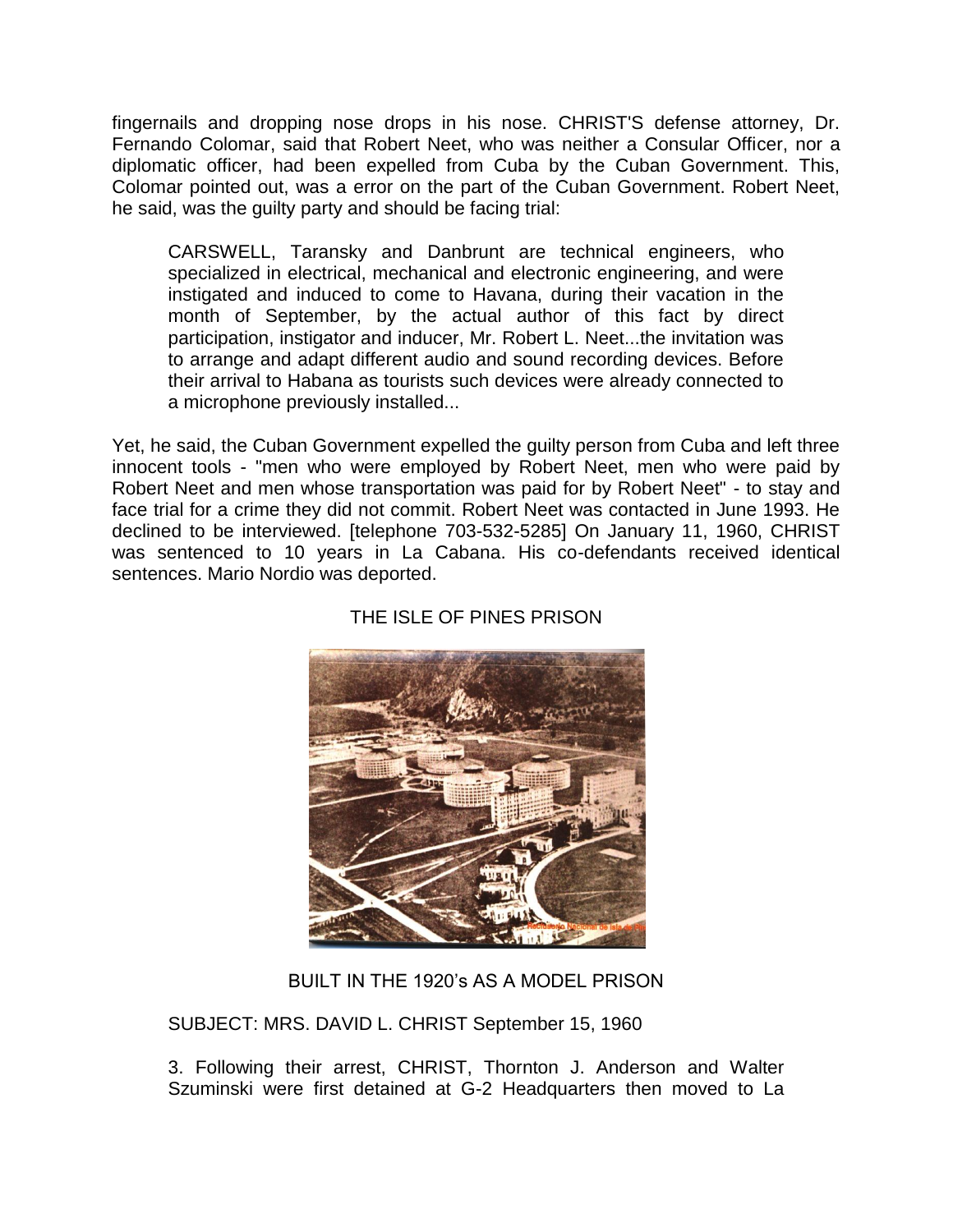Cabana prison. It was possible to keep them supplied with food, vitamins, reading material, an electric frying pan etc. On January 23, 1961, the three men were moved to the Isle of Pines prison where living and sanitary conditions were intolerable. Prisoners were required to perform hard manual labor and there was an insufficiency of food.

4. With the assistance of Mr. Hugh Kessler, a U.S. consular official, close contact was kept with the three men until diplomatic relations with Cuba were severed. Through a Washington attorney, James R. Murphy, arrangements were made with a Cuban lawyer, Dr. Fernando Colomar, to represent the three men in court. Colomar was not told of the Agency interest in the operation. Through the joint services of Messrs. Kessler and Colomar, the three men were supplied with pocket money, food, clothing, toilet articles etc. After diplomatic relations were severed, Colomar continued to visit the men until they were transferred to Isle of Pines.

5. The three men have been held in the Modelo Prison, Nueva Gerna, Isle of Pines since January 1961. We have been successful in getting money and supplies to them through the Washington Attorney to the Swiss Embassy in Havana. They have maintained contact by letters. Their last correspondence was written on October 18, 1962. They are believed to be in reasonably good health. The Swiss are attempting to verify a report that three Americans were transferred to Boniato Prison in early November 1962.

6. It has been necessary in this case to conceal Government interest in the three prisoners in order to avoid their execution and/or full debriefing on the sensitive information they possess.

7. The Washington Attorney has obtained associate counsel in Mexico City and in Chicago, Illinois. The Chicago Attorney, who is unwitting of Government interest (Constantine N. Kangles) visited Havana in May/June and as of November 22, 1962 received word that as soon as possible he will be invited back to Cuba to negotiate with Fidel Castro on this case. Kangles expects the release of the three men not later than the first week in January 1963.

8. Other operational efforts to secure the release of the men are in progress. We have avoided keeping Mrs. Christ fully on the specifics of the efforts being made, as she tends to be critical of the Agency and of the fact that she is unaware of any significant interest in the case in the Executive Branch of the Government. She has previously seen Messrs. Allen Dulles, General Cabell, General Maxwell Taylor and General Carter.

9. Mr. James Donovan, who has appeared in connection with negotiations for the Playa Giron prisoners, has been made aware of the 22 Americans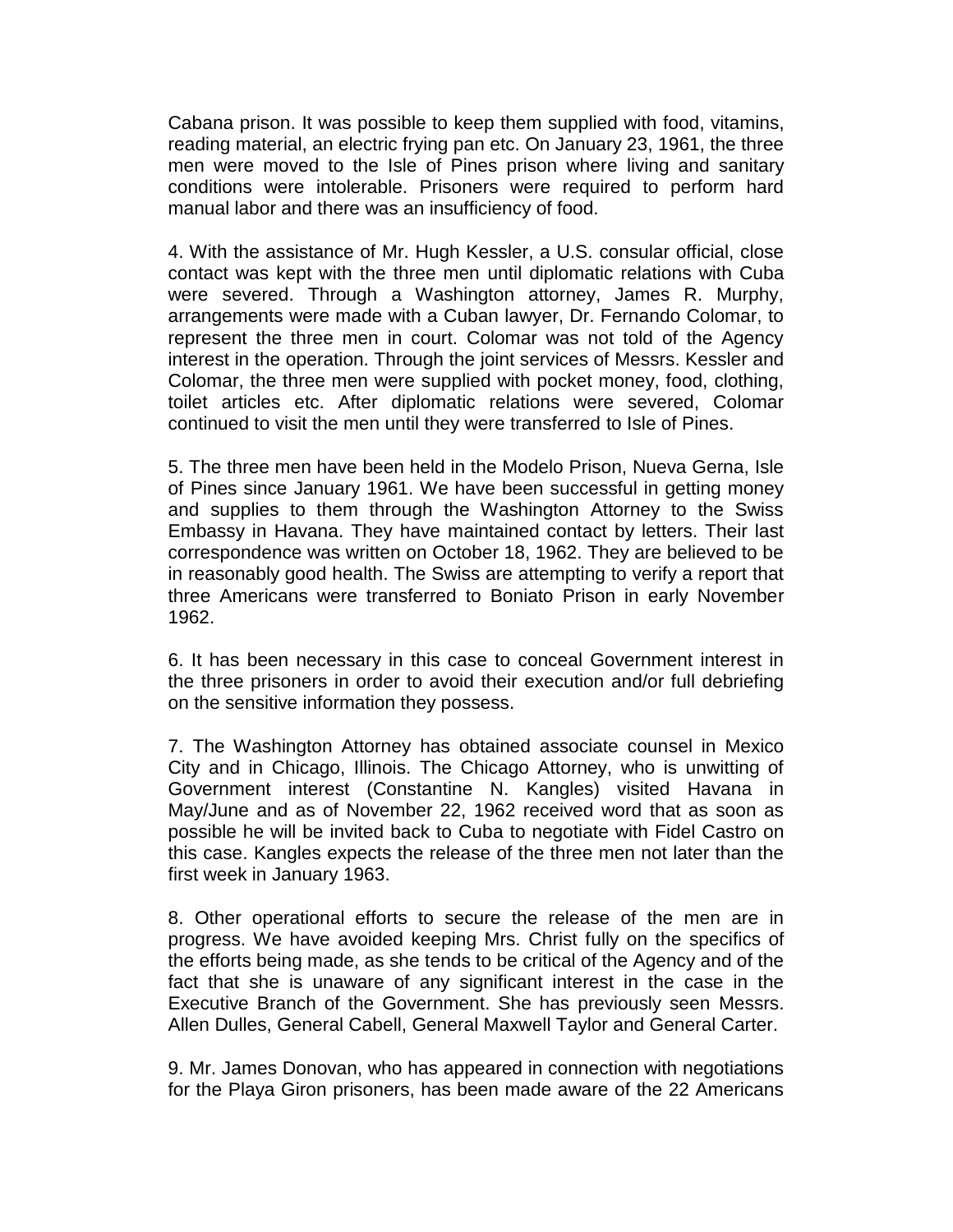held in Cuba and of Agency interest in three of those prisoners. He has not been told their true names.

10. David Christ's wife, Wilma, and their six children live in the Washington area where they have been frequently visited by members of the Agency. She has explained to neighbors that her husband is away on a long TDY for the Government which has become a permanent assignment and that in line with the new regulations on overseas travel of dependants she has not been allowed to follow him. Wilma Christ has been paid her husband's accumulated per diem and salary.

11. David Christ is 45 years old, his birthday was January 20. He is a graduate of Pennsylvania State College with a degree of B.S. in Electrical Engineering. He worked before the war for the Atlas Powder Company and was a 1<sup>st</sup> Lt. in the USAAF from 1942 to 1946. Following the war, he instructed at Pennsylvania State College until 1950 when he joined the Agency.

12. Wilma Christ is 42 years old. There are six children in the family: Thomas age 18, Elaine age 16, Linda, age 12, Susan, age 9, Stuart age 5 and Robert, age 3. The two older children have been briefed on the situation and are aware of their father's predicament.

When former prisoner of Castro Mafia OC member JOHN MARTINO returned to the United States in 1962, he spoke and wrote about his friendship with his fellow prisoner in Cuba, DANIEL LESTER CARSWELL. [*Long Island Press* Edith K. Roosevelt 7.21.62] In *I Was Castro's Prisoner*, MARTINO recalled his first conversation with CARSWELL:

He told me, 'We had drilled through the floor, which is the ceiling of the Chinese News Agency, and we were about to lower a microphone into the next room so that we could put everything that was said there on tape.'

CARSWELL shared the special food he received from the American Embassy with MARTINO, although the Embassy closed in January 1961. Both men shared a common lawyer, Dr. Fernando Colomar Lluch, Doctor of Law of the School of Havana. When CARSWELL was released, he gave MARTINO his personal possessions. Mrs. Martino explained:

In speaking of her husband's release from Cuban prison she said she was directed to an attorney named Dr. Fernando Colomar after the original attorney she hired 'became afraid' and dropped the case. She said she was directed to Colomar by a friend, Gustavo Aleman, who knew Hugh Kessler in the American Embassy in Havana. Mrs. Martino said that Colomar later told her she didn't have to pay him because he was being paid by Kessler to also defend four other Americans, the group involved Daniel Carswell, the CIA Agent who had been arrested for bugging the Red Chinese News Service. Mrs. Martino said Colomar came to Miami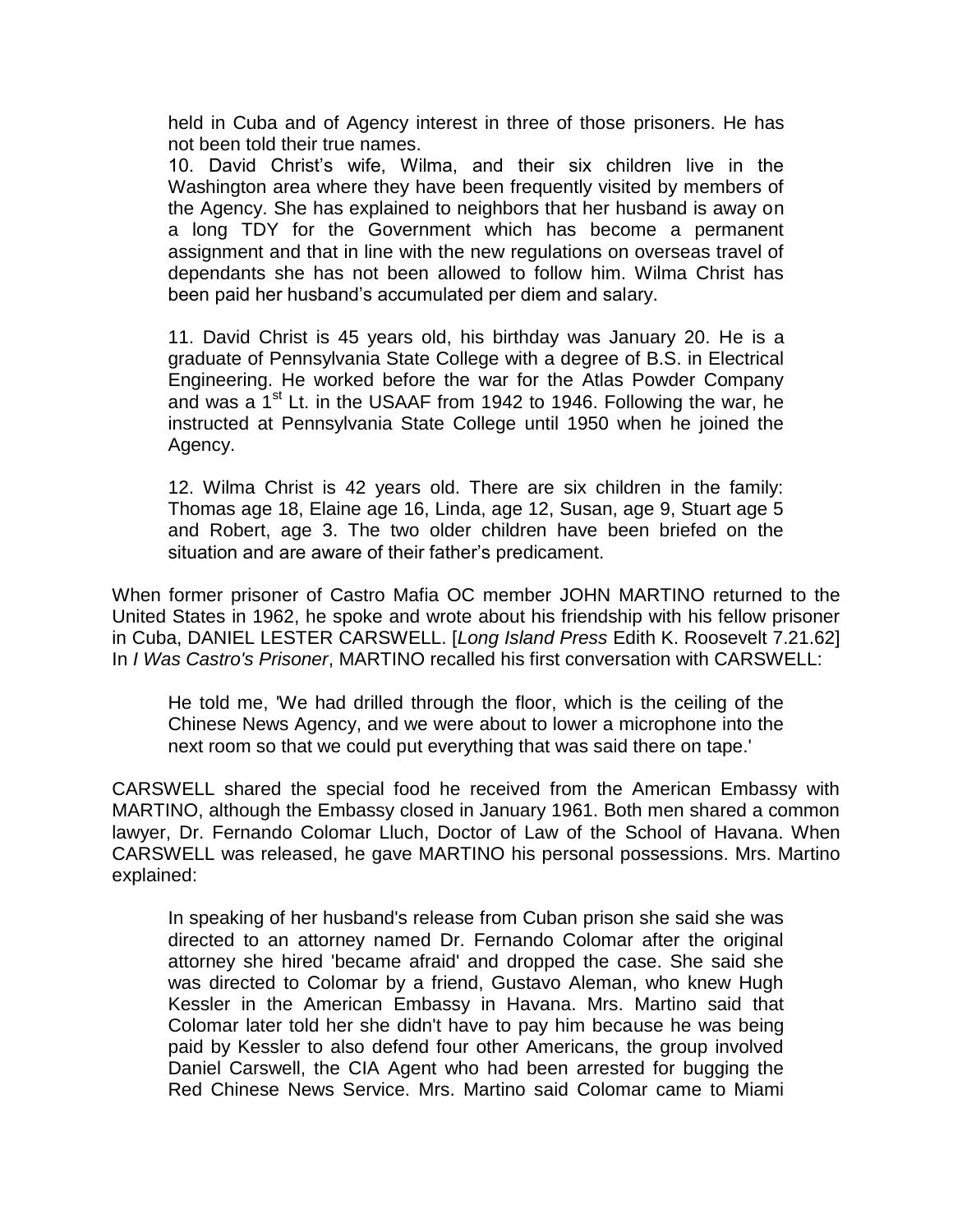and worked for the State Department after the Bay of Pigs. [HSCA Memo From: Fonzi and Gonzales to Cliff Fenton 10.7.77]



CHARLES SIRAGUSA & THE PLAN TO SPRING CHRIST

Journalist Jack Anderson reported that the CIA was determined to get CHRIST out of Cuba, and to do this, it contacted Charles Siragusa. In 1978 Charles Siragusa told Jack Anderson that he had met with a CIA agent in Washington, D.C., in 1960:

Three Spanish-speaking CIA operatives had been arrested while pulling a Watergate-style break-in at the Chinese Communist News Agency in Havana. Cuban police thought they had caught three small fry burglars and locked them up on an island off Cuba. The CIA was desperate to get them back before their cover was blown. One knew the names of numerous CIA contacts in Cuba. The CIA turned to Charles Siragusa, suggesting that he enlist Mafia types for a rescue raid. This proved impractical; instead, Charles Siragusa began dealings with a Chicago lawyer supposedly close to Fidel Castro's brother, Raoul. The CIA authorized Charles Siragusa to spend up to \$1 million to effect the rescue of the imprisoned agents. The Chicagoan received \$10,000 from CIA funds, but his efforts failed. Eventually the three won their freedom through the legal efforts of a Havana attorney retained by the CIA without Castro's knowledge. [*Wash. Post* 1.4.78 B13]

A CIA document read: "The Chicago attorney, who is unwitting of Government interest visited Havana in May / June 1962 and as of November 22, 1962, received word that as soon as possible he will be invited back to Cuba to negotiate with Fidel Castro on this case. **Constantine Kangles** expects the release of the three men not later than the first week in January 1963." Wilma Christ, the wife of David Christ, stated that Constantine Kangles would have gotten \$100,000 if he succeeded in getting the technicians out of prison.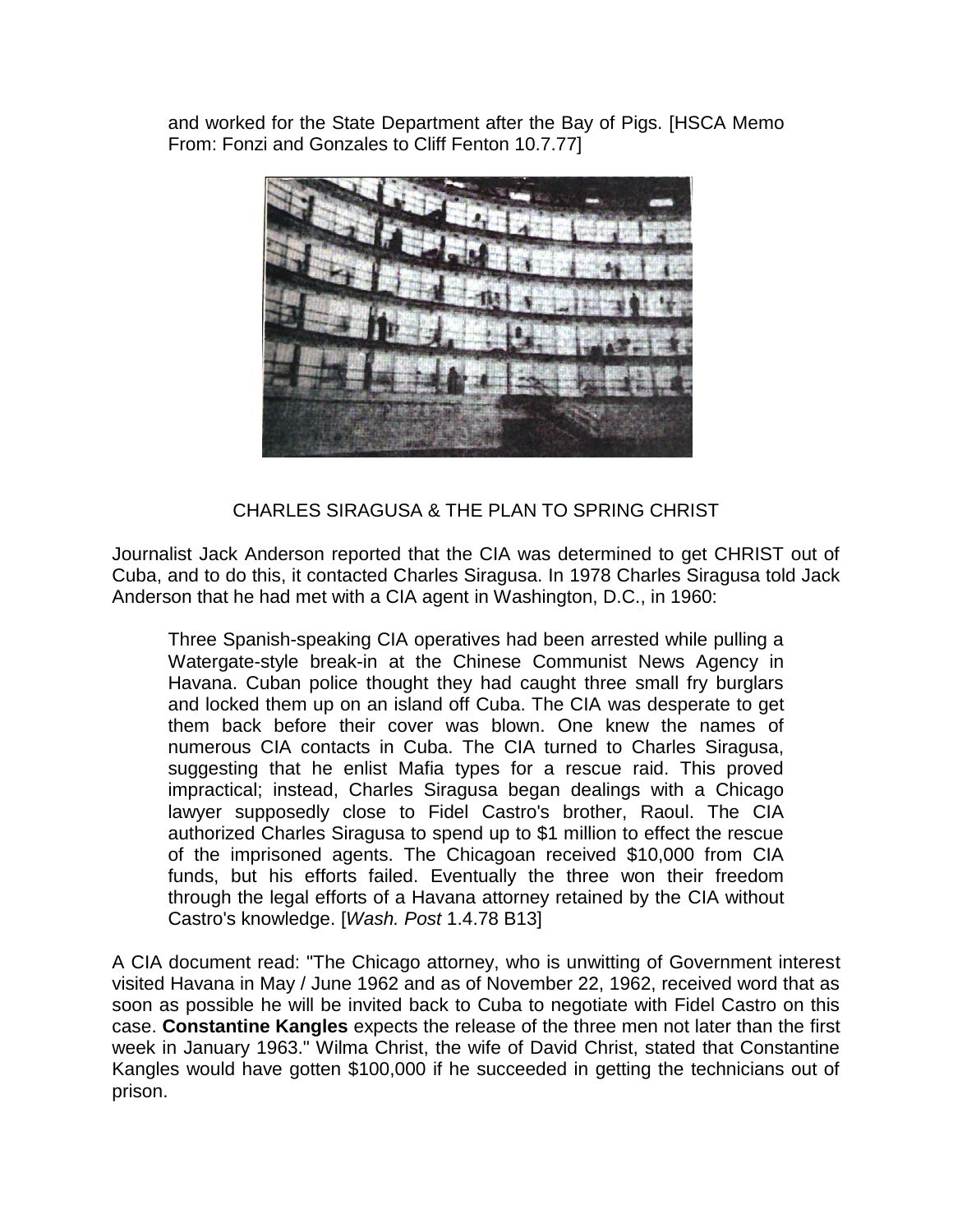[Constantine N. Kangles Suite 2350 200 N La Salle St Chicago, IL 60601-1023 (312) 263-2121]



John Michael Mertz related that in 1960 Richard Helms charged him with developing a project to free CHRIST and his two associates from La Cabana Prison. John Mertz: "I was functioning in the thing as a lawyer for their notional families. Up in New England somewhere. I represented the legal interest of the notional families. I operated as a supposed member of

a Washington law firm." A CIA document stated:

Mertz, identifying himself as CIA affiliated, contacted Siragusa and told him in general terms what was required. Siragusa put Mertz in contact with several people e.g. Batista's chauffeur and wife, who had the desired connections. The project did not succeed in freeing the Agency employees...Mertz considers Siragusa a friend. The above Project was well documented and Counter-Intelligence Staff or Security should be able to locate the records. He cannot remember the project crypt.

John Mertz:

Well, how to get them out? Prior to that time the mafia had been runnin' the whorehouses and the gamblin' joints in Havana. SANTO TRAFFICANTE. I went to Charlie Siragusa and said, 'You got any connections with the mafia?' He said he did. 'Well, find out what they can do to help get these guys out.' I don't know who he contacted. They laughed at him. They said, 'Hell, we're on the wanted list down there too.' We abandoned that, but he did come up with a guy who had been Batista's driver. We met with him and his wife in Miami and he came back said, 'We'll get them out easy. We know one or more guards down there. And for \$200,000 upfront, we'll have the guards take him out on a work detail and let them escape and they've got a ten mile walk due south to the shore and we'll meet them there with a boat. We called Headquarters. 'What's between the prison and the south shore?' 'Ten miles of mangrove swamp.'

Walter Szuminski wrote this Memorandum for the Record on August 6, 1975.

1. After being released from the Isle of Pines, Cuba, in the summer of 1963, several debriefing sessions were held with members of Counter-Intelligence Staff and Office of Security after my official return to duty. Of several ops, two were the subject of discussion, since they involved efforts to obtain our release from the Isle of Pines by escape, bribes or whatever. One effort was by a prominent Chicago lawyer who supposedly had some influential contacts both in the U.S. and Mexico. The Counter-Intelligence collective opinion at the time was that 'this guy took us for a ride.'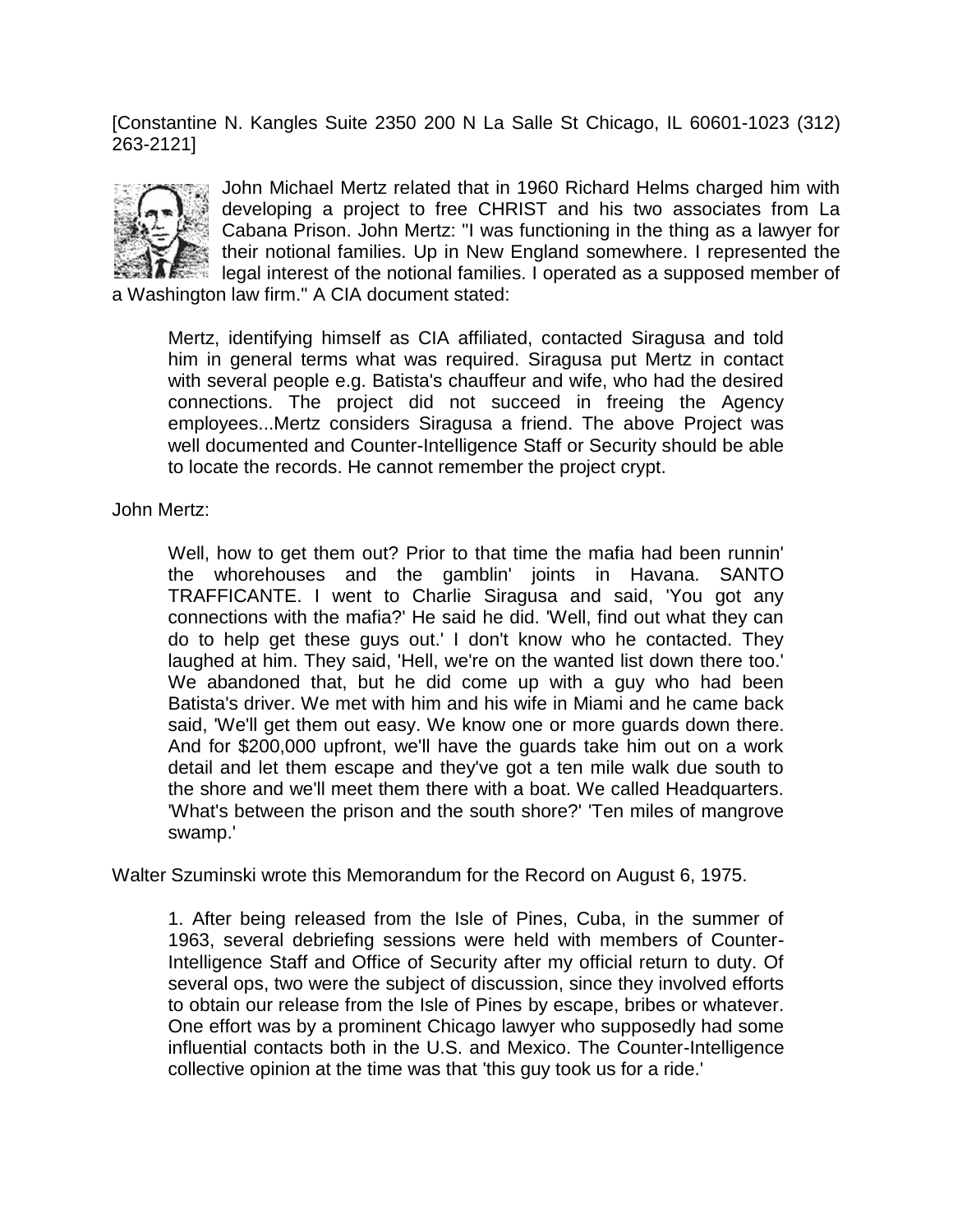2. The second effort mentioned in the ZRCHEST trip reports was travel to Miami by the Counter-Intelligence case officer, John Mertz, with a suitcase full of large bills to impress the local hoods. Specific details are difficult to recall, but in essence it seemed with the right contacts and enough money anything was possible in Cuba at that time (1960 to 1961). From the reports the 'hoods' were impressed with that amount of money, but nothing more ever happened. In any case, during our imprisonment in Cuba nothing more happened to indicate anything was going on.

3. During all this conversation back and forth, mafia may have been mentioned, but after ten years it is difficult to say with any accuracy if this was the case. Only a review of the ZRCHEST files could confirm or deny this.

4. The timing of these various operations on our behalf would seem to coincide with the recent publicity about Mr. Maheu and his efforts with the mafia. For that reason, and to forestall any misconception about our mission in Cuba which was an audio op I have related the facts as best I can recall. OTS / APB Walter Szuminski

John Mertz:

You had one memo there that I was running around with a bushel basket full of money. That's a lot of bullshit. I don't think anyone in the government could get a hold of a bushel basket full of cash, running around, giving it out. Anyway, the Chief of Station in Mexico City, Winston Scott, found a Mexican lawyer down there that was doing business with Castro. We went down and talked to him and paid him a small retainer to see what he could do with Castro. Nothing ever came of it. They got out before he had much of a chance. He was a member of a big law firm down there.

The CIA:

Mertz assumed a cover as a lawyer for the prisoner's relatives. **JIM ANGLETON**, who was Siragusa's supervisor in the OSS in Italy, during World War II, suggested to Mertz that Siragusa might have U.S. underworld connections with connections in Cuba who could be utilized to free the prisoners."

A document released in 1994 read:

Mr. Mertz is off for the afternoon with Murphy. (Deleted) of Technical Service Division called and left word with Jean that General Carter might be calling Mr. ANGLETON about the Techs case. When I asked (deleted) how he knew this, he said it came about this way: Wilma Christ had been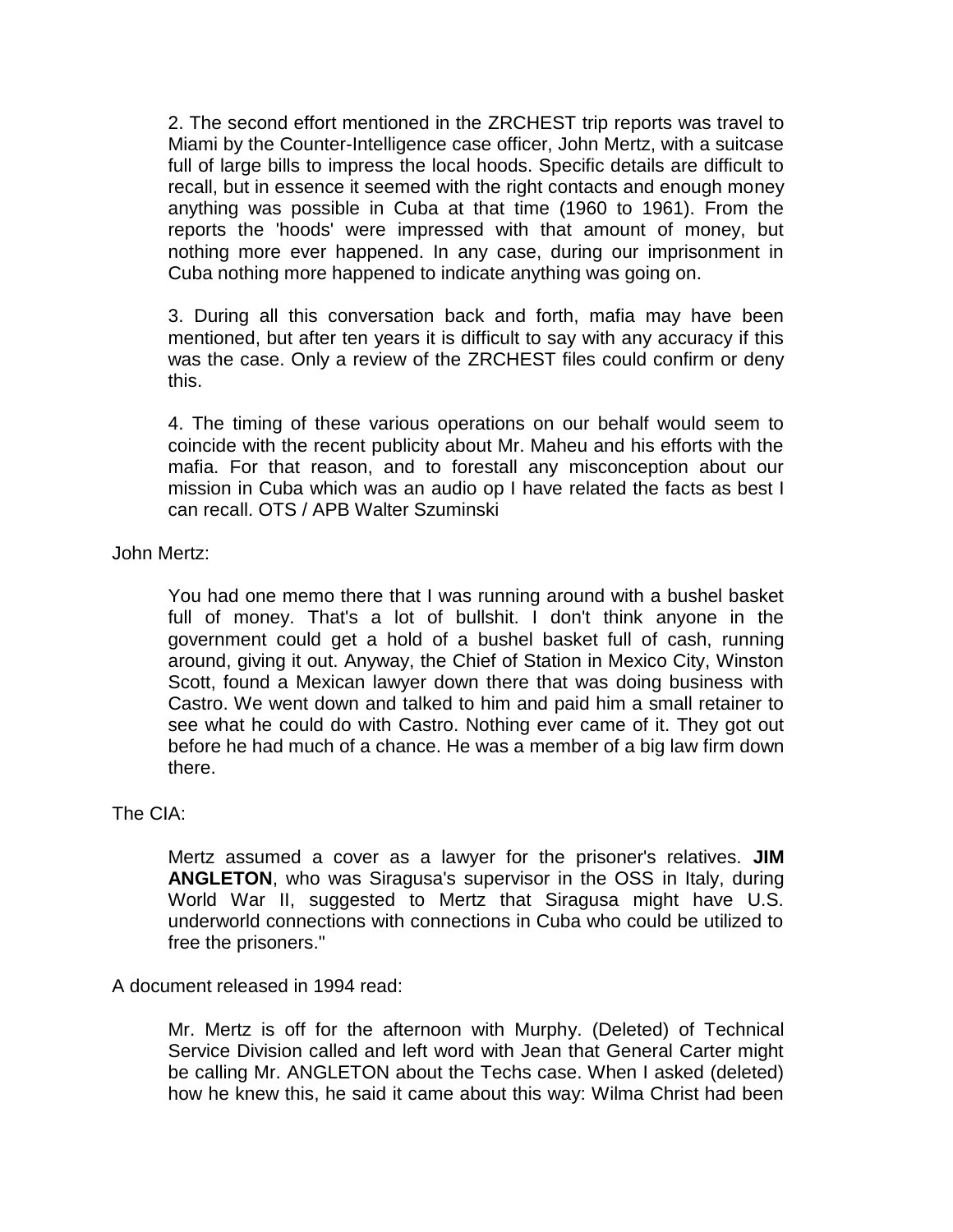needling him all day about when she was going to get to see the Attorney General. (Deleted) called Carter's secretary to see if an appointment had been set up, and while he was talking to her, General Carter cut in and asked what was going on and who was in charge of the case. (Deleted) told him Mr. Mertz was. Carter asked about 'this thing up in New York' and (deleted) told him he knew we were on top of it. Carter asked if anybody had discussed it with the Attorney General or anyone on that level: (Deleted) said he knew it had been discussed with the Bureau. Carter then said he would be calling you regarding the case...Mr. Mertz called to say he had talked to (deleted) and had placed a call to General Carter who was out but would be calling Mertz back (at Mertz's home) at any moment. The point Carter indicated he planned to you about was the possibility of a trade, our boys for the saboteurs the FBI arrested in NY.

When **ANGLETON** was questioned about CHRIST during *HUNT v. WEBERMAN*, he testified that the name "CARSWELL" and photograph of CARSWELL were unknown to him. When DAVID PHILLIPS was asked about Christ, he responded: "I'm afraid, Counselor, that on the long list of names, that I now realize I must stick by my feeling that I have to have CIA permission to discuss whether I did, or did not, have connection with these people." **Wilma Christ** was often unhappy with the inability of the Agency to secure the release of her husband. The Christ family had six children and Mr. CHRIST'S absence caused innumerable problems. Wilma Christ was contacted by a Technical Services Division employee on an almost daily basis. She met with **Allen Dulles** on March 28, 1961: "Mrs. Christ meets with Allen Dulles, Director, CIA, who reports that the best hope of obtaining husband's freedom lies in revolution in Cuba. Mrs. Christ appreciated the Director's candor but disappointed that more active efforts were not being undertaken."

On May 24, 1961, Mrs. Christ arranges for (deleted) for self and for eldest son, who is (deleted). On July 7, 1961, "Mrs. Christ meets with General Cabell, DDCI, with reference to her demand to see the President." On August 16, 1961, Mrs. Christ met with "General Maxwell Taylor in lieu of President. Mrs. Christ again disappointed by lack of action to free her husband." In August 1962, **Larry Christ**, the brother of DAVID CHRIST, presented an ultimatum:

Either we arrange for a meeting with Attorney General or he will move to see him independently." Lawrence Christ was "of the opinion that Mrs. Christ is it the early stages of a nervous breakdown. Her health and cooperation are vital to the operational security aspects of this case. He is embittered because of the lack of cognizance of Wilma Christ by the Executive Branch of the Government. As he stated it, 'They have time to greet astronauts, foreign dignitaries and the like, yet they cannot even call her on the telephone. Just five minutes is all it would take.' The security implications involved in a meeting with the Attorney General or a telephone call from the White House has been repeated to the Christ family many times. Their present attitude can been summed up in a few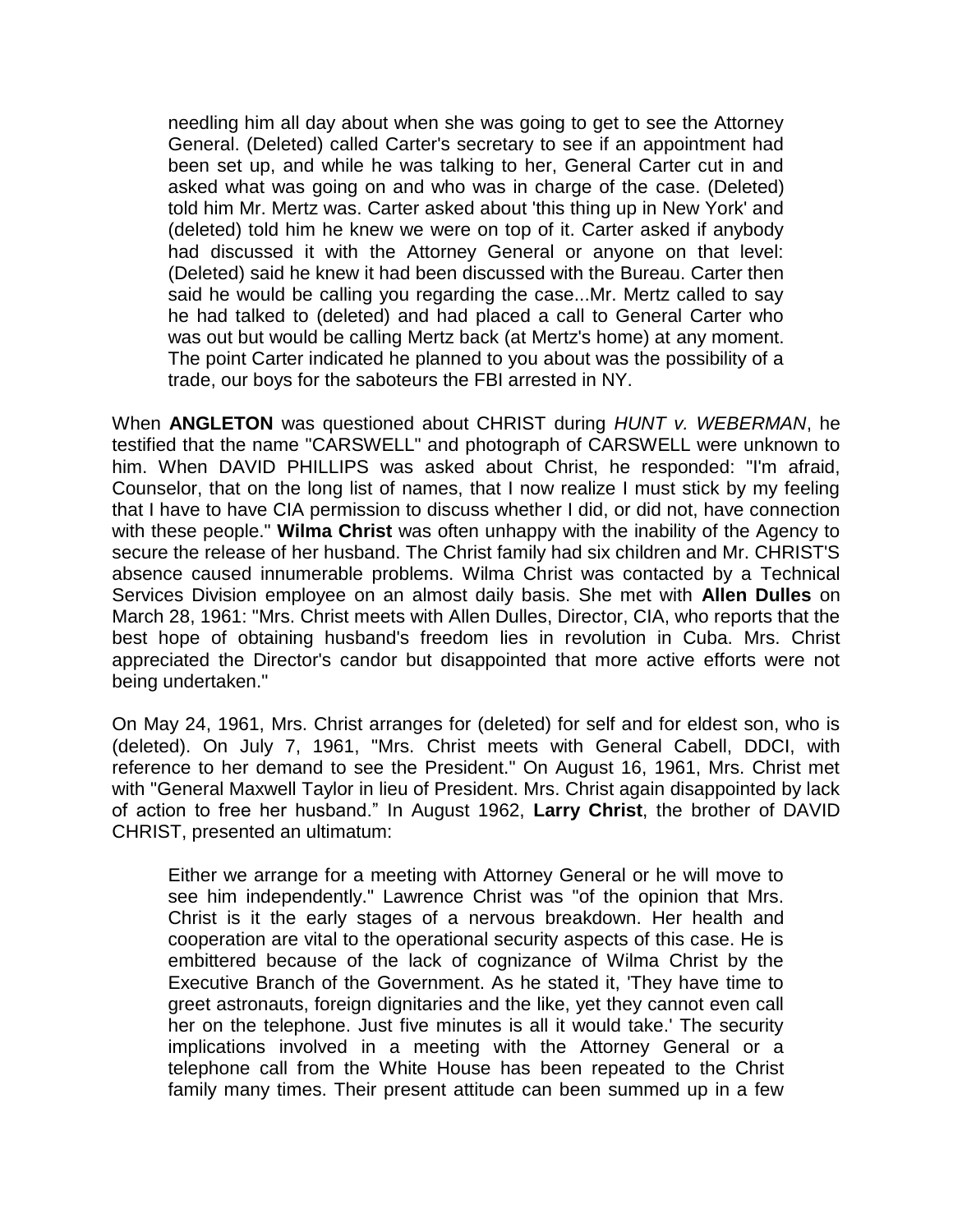words, 'Security be damned! If we don't do something in a hurry he may never come back.'" (Wilma: "That is entirely erroneous.") [CIA Memo DD/P 10.16.62 Seymour Russell c/DD/P/TSD]

Wilma Christ was losing it. She was fed up with the lack of response that she received from the Kennedy Administration. She would tell her husband how she was treated after he returned.

#### DAVID CHRIST AND SIDNEY GOTTLIEB

In July 1962 Sidney Gottlieb established a scholarship fund for Thomas Christ, the son of David Christ. John Mertz: "Gottlieb was the head of the division where those guys worked." Dr. Gottlieb: "Although this request is in part motivated by compassion for the Tech's families and a strong desire to lighten their burden, the overriding consideration is the need for continued operational security and control, which will be aided by your approval of our request." [Memo DD/Support 7.23.62 Sidney Gottlieb AC/DD/P/TSD]

Sidney Gottlieb stated:

1. That DAVE CHRIST was not knowledgeable of Sid's specialties, beyond knowing he was in charge of the chemical division of Technical Services Division and had something vague to do with debilitant drugs.

2. Among the contacts in Cuba of (deleted) (Air Force medico in Sid's hypnosis project) is a lawyer who is also an accomplished hypnotist. He has reportedly had some success in his cases by hypnotizing the judge at parties beforehand, and making the judge susceptible to his suggestions in the courtroom. (Deleted) has the poop on the lawyer. (Deleted) and I yesterday agreed there might be some merit in sending (deleted) to Cuba to snoop through the lawyer. We can get (deleted) down here on a day's notice through Gittinger, who is acting for Sid during the next few weeks. [CIA Memo Havana Flap 9.21.60]

#### **HYPNOSIS**

John Marks, in his 1979 book *The Search for the "Manchurian Candidate"* wrote: "In June 1960 [Gottlieb's] TSS [Technical Services Support -Technical Services Division] officials launched an expanded program of operational experiments in hypnosis in cooperation with the Agency's Counter-Intelligence staff. Counter-Intelligence officials wrote that the hypnosis program could provide a 'potential breakthrough in clandestine technology.' Their arrangement with [Technical Services Division] was that the MK-ULTRA men would develop the technique in the laboratory, while they took care of 'field experimentation.' The Counter-Intelligence program had three goals:

(1) to induce hypnosis very rapidly in unwitting Subjects;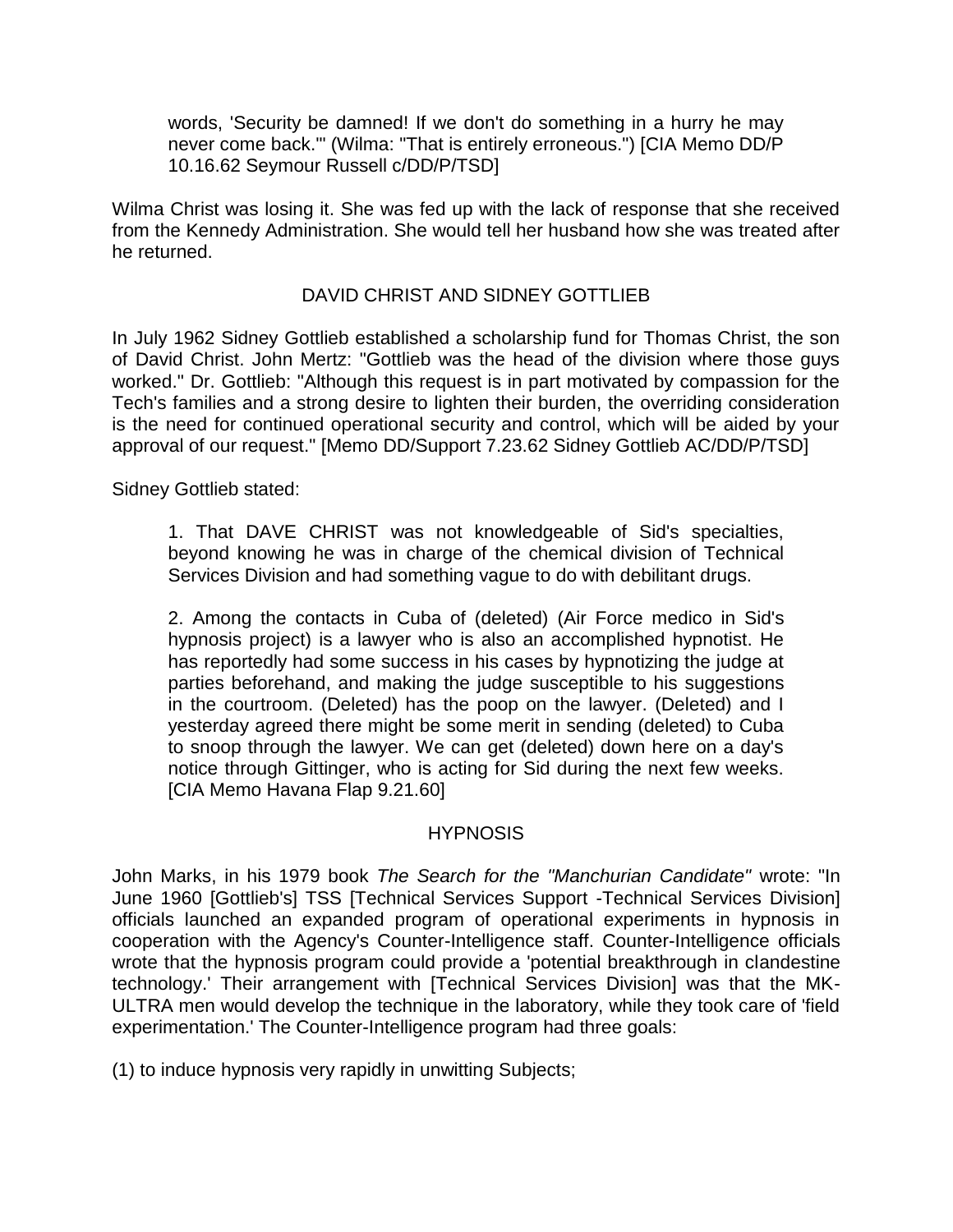- (2) to create durable amnesia; and
- (3) to implant durable and operationally useful posthypnotic suggestion."

Mexico City was a primary locale for the new experiments. Melvin Beck told about it in *Secret Contenders*:

[ANGLETON'S] Counter-Intelligence staff had in tow a young psychiatrist who claimed that he could produce a hypnotic state in an instant of shock to the Subject. He had evidently convinced the staff of its feasibility. Such a feat opened up wide vistas of utilization by the staff, particularly in the area of its prime concern-the bona fides of Clandestine Services agents. Under hypnosis, the agent was compelled to reveal the truth, thus putting to rest the doubts that always remained after studying the scattered and elusive evidence contained in a dossier or a file. Best of all, the method of putting the Subject under instantaneous hypnosis was practical and adaptable to the agent situation, with the significant added factor that the agent would remember nothing of the experience.

In December 1962, the Chief, Technical Services Division/ Liaison Services Section set up a meeting between **Wilma Christ**, Deputy Director /CIA General Carter and United States Attorney General **Robert F. Kennedy**. John Mertz had Wilma Christ meet with General Carter before the meeting. She told him she wanted to meet with the Attorney General. It was unclear if the meeting occurred. On December 26, 1962, **Wilma Christ** threatened to make contact with a member of a delegation headed for Havana that was led by **James Donovan**. James Donovan was involved in sensitive negotiations with the Cubans. On December 28, 1962, Wilma Christ was assured by James Donovan and Robert Hurwich of the State Department that the release of her husband would be secured, in return for supplies:

She was extremely happy with these assurances and there was no reason for the Attorney General to call her at that time." [MFR 3.22.63 Report of Meeting between Mrs. Christ and Mr. James Donovan in New York City on 3.20.63 from C/TSD/LSS]

In January 1963 Wilma Christ met with a CIA representative:

During conversation with Mrs. Christ and her daughter, Elaine, on January 2, 1963, I attempted to bring them up to date on the latest efforts in the ZRCHEST Project. Their only significant comments were continual requests that they be guaranteed that every effort is being made to effect the release of the Techs. At this time they do not feel that we are doing everything possible and voiced the opinion that the government is not forceful enough. Mrs. Christ again agreed not to take any unilateral action at this time, but commented that this whole episode is a very black page in American History. JAMES P. O'CONNER Chief TSD/LSS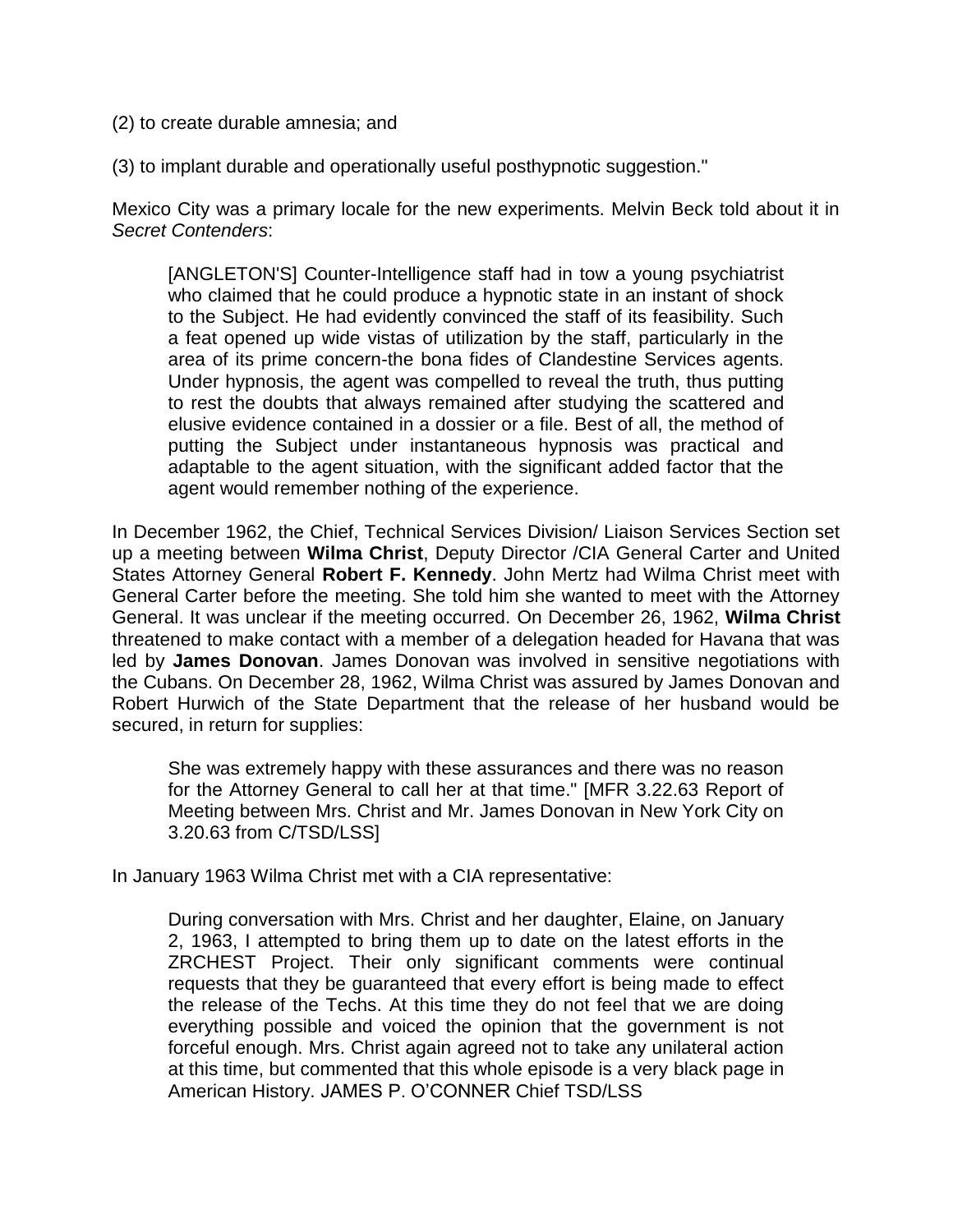On March 6, 1963, the CIA reported:

1. The publicity resulting from DONOVAN's negotiations regarding the release of the Americans has given Mrs. Christ renewed hope that her husband will be released in the near future. Efforts to minimize the significance of these negotiations have little effect. At times Mrs. Christ contacts the undersigned on an hourly basis requesting information. She is knowledgeable of a few of the details regarding these negotiations, but has not been given any information of a highly sensitive nature or any information concerning the Cuban personalities involved in a possible trade.

2. Occasionally, Mrs. Christ becomes temperamental, somewhat abusive, and highly excitable. She continues to severely criticize the Administration, as well as the Agency's previous operations to free her husband. Her brother-in-law, Larry, continually threatens unilateral action unless 'something is done very soon.'

3. Mrs. Christ and her Brother-in-Law voiced an intent to contact DONOVAN or one his associates under alias in order to obtain more detailed information about the negotiations. However, they were successfully persuaded not to take any action which migh precipitate a collapse of the entire project. Only by giving Mrs. Christ some hope for the future and some reason to believe that the Donovan negotiations might succeed have we been able to contain her from pursuing action which would undoubtedly compromise this operation. It is extremely difficult to predict, short of a complete mental breakdown, the effects that a collapse of the DONOVAN negotiations might have. At this time no considerations have been given to any other operations that we could discuss with Mrs. Christ, nor have there been any serious discussions regarding the continued containment of the Christ Family should the negotiations collapse.

4. Since Mrs. Christ's morale, welfare and co-operation are vital to the security and cover of this operation, it is anticipated that we will continue to advise her of some of the details and the human interest aspects of Donovan's negotiations. Under the present system the undersigned receives information from Mr. Mertz or Mr. Miskovsky regarding the current negotiations. This information is declassified as much as possible under the circumstances. The desensitized information and any hope or lack of hope that it may contain is transmitted to Mrs. Christ as soon as possible. It is particularly important that any information regarding Donovan's activities be relayed to Mrs. Christ before it appears in the press. Usually some detail or bit of information regarding negotiations or operational activity regarding her husband's release assists in satisfying her curiosity, for at least a few days.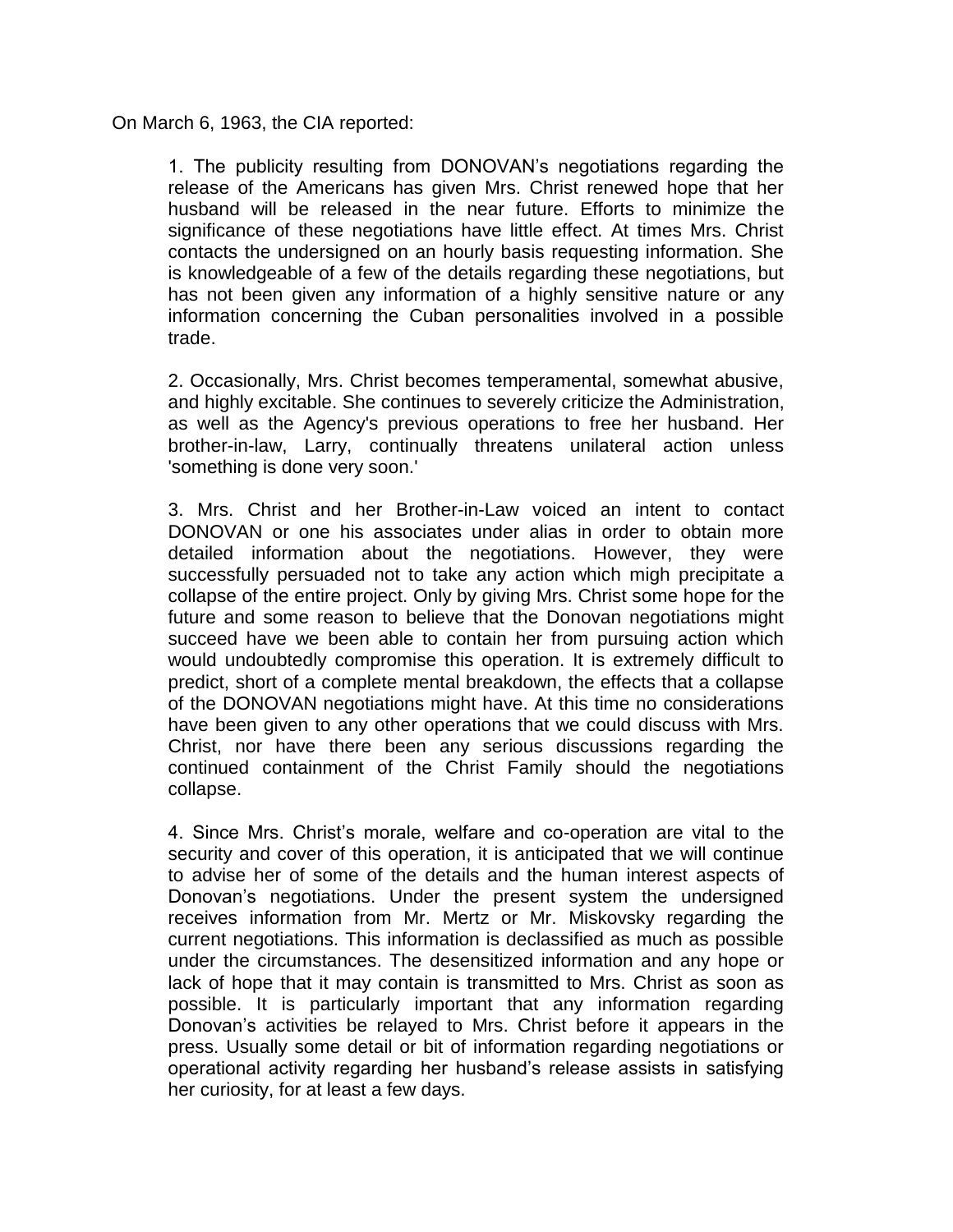5. About a week ago the Director queried regarding the status of the families. Mr. Miskovsky advised the Director that the situation was very tense but for the moment was being contained. Should the situation become desperate I believe Mrs. Christ could be subtly directed to seek consultation and or advice from Donovan. This has been discussed with Mr. Miskovsky who agrees that it would be safer to have her channel her efforts in that direction rather than to a source over whom we have little or no control.

On March 22, 1963, Wilma Christ met with James Donovan: "This preliminary meeting lasted about 45 minutes and gave Wilma Christ an opportunity to vent much of her anger and resentment." Other CIA reports noted: "Wilma Christ becomes temperamental, somewhat abusive, and highly excitable. She continues to severely criticize the Administration, as well as the Agency's previous operations designed to free her husband. Robert Hurwich of the State Department was present at some of these meetings. After the meeting, Mrs. Christ confided that "she often feels embarrassed and ashamed for saying many of the nasty things she has in the past, and for doubting the Agency's efforts to gain her husband's release." Wilma Christ was contacted in February 1994:

I am still under the secrecy business. I didn't know they had released anything. Why didn't they tell me? Because of how heavily my husband guarded the secrets, I have been indoctrinated that way, so I am fearful of saying anything. I am engulfed in this secrecy business. I have to talk to someone at the Agency. I wasn't privy to the details of the attempts made to release him. Alan, I have to make some calls to check on you.

Wilma Christ was told, "I need some checking out, that's for sure. I'll send you a book so you'll know what I'm really about." Wilma Christ was re-contacted in March 1994:

I haven't contacted the CIA about you, but I decided I'm not going to discuss it. Thanks for the book. The whole thing you read about my attempting to secure my husband's release is ridiculous. Not a shred of truth. I met with Robert Kennedy. I didn't demand it, it was suggested. I'm not going to talk about it. It's a bunch of garbage. I don't even want to hear it.

#### John Mertz:

Mrs. Christ was Security's problem, not mine. People from the Office of Security were holding CHRIST'S wife's hand during the time he was in jail there. I didn't have anything to do with that. I was trying to get him out. I never heard of a meeting between RFK and Mrs. Christ. She was not my baby. She could have gotten him killed by blowing her stack.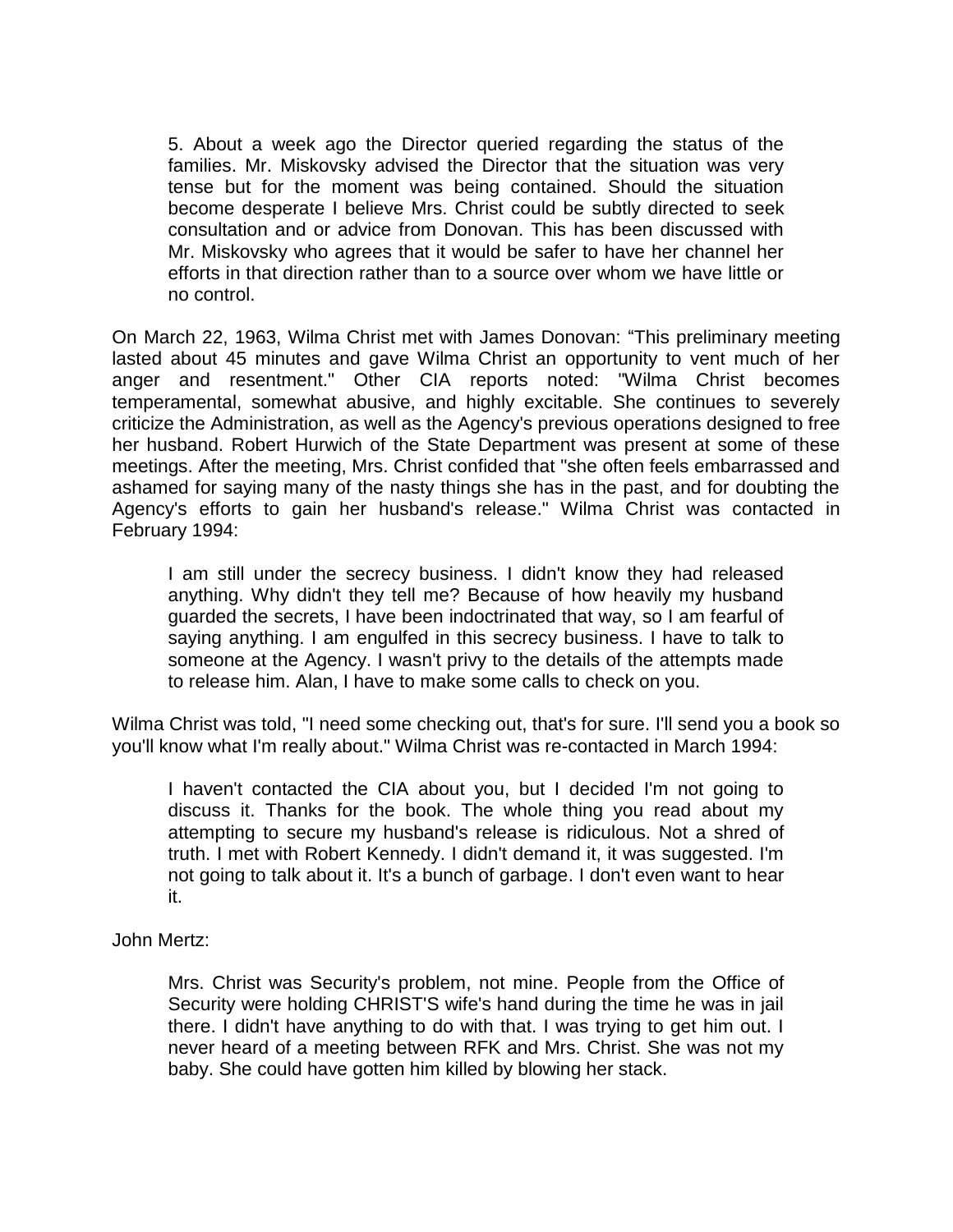HEMMING told this researcher:

CHRIST'S wife was lucky that he was a career officer. If he had been a contract employee, she would have been threatened, and told to keep her mouth shut. They wanted to get his ass out before there was an invasion or execution or anything else. They weren't hurting for money.



THE RELEASE OF DAVID LEMAR CHRIST

CHRIST'S release was secured by the CIA in April 1963 when James Donovan arranged a prisoner exchange. CHRIST arrived at Homestead Air Force Base, Homestead, Florida. The United States agreed to release four G-2 agents, including Francisco "the hook" Molina, a Castro agent with a missing hand, who was serving a 20-year sentence for the accidental murder of a nine-year-old child. Governor Nelson Rockefeller agreed to sign the pardon that freed Francisco Molina from Attica prison on April 22, 1963. Simultaneously, Attorney General Robert Kennedy announced that charges had been dropped against three Cubans who had been arrested for plotting to blow up defense installations around New York City. The three, plus Francisco Molina were deported from Florida to Havana as Donovan brought back the Americans from Cuba in a straight swamp.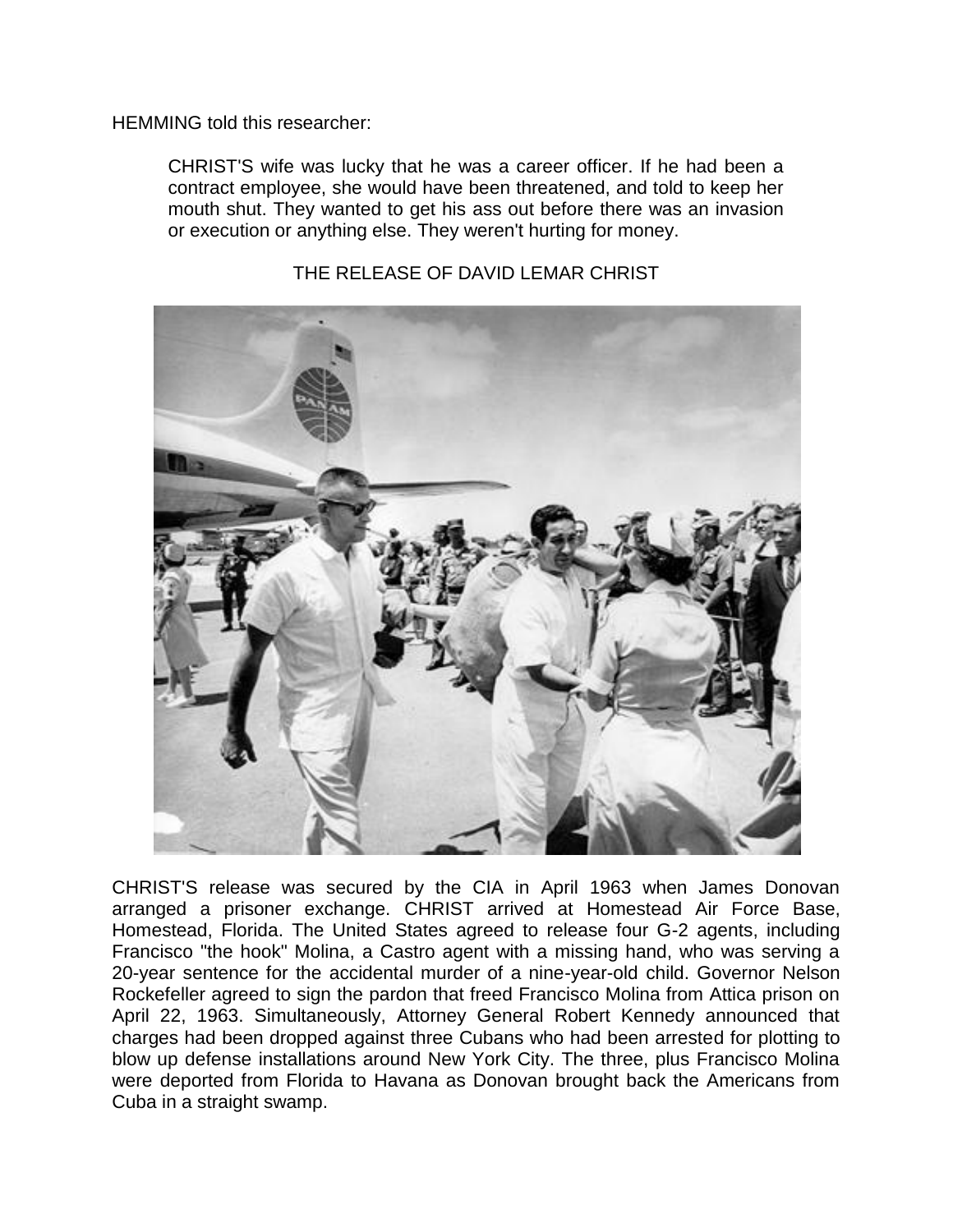John Mertz disagreed:

Donovan didn't know anything about our three guys who were in the Isle of Pines. But we prevailed upon him, to prevail on Castro, to let the 40 Americans out that were in the Isle of Pines, following the release of the Bay of Pigs prisoners. Fidel Castro agreed in exchange for 40 million dollars worth of medical supplies. And those 40 Americans were flown into Homestead. They weren't traded for anybody. They were a follow-up on the Bay of Pigs thing.

### DESMOND FITZGERALD



Desmond FitzGerald suggested James Donovan be given contaminated scuba diving gear which James Donovan was to present to Fidel Castro as a gift. According to the Senate Intelligence Committee, James Donovan, on his own initiative, gave Fidel Castro a different diving suit. [Hinckle *Deadly Secrets* p214] When Richard Helms was appointed the Director of the Central Intelligence Agency in April 1965 he was succeeded as DD/P by Desmond FitzGerald. Desmond FitzGerald attended Harvard Law School where he received his degree in 1935. He enlisted as a private in the infantry during World War II, and rose to the

rank of major. He joined the OSS, where he worked as an Operations Officer in Southeast Asia . He entered the CIA in 1951 and soon became its Far East Operations Division Chief. Desmond FitzGerald was appointed CIA Cuban Operations Chief in 1962, and Chief, Special Activities Staff, in November 1963. [CIA 181-73] Desmond FitzGerald, 57, died of a heart attack on a tennis court on July 23, 1967, and Thomas Karamessines, Richard Helms' Assistant DD/P, became DD/P.

#### CHRIST PHOTO AT HOMESTEAD AIR FORCE BASE APRIL 1963

On April 23, 1963, CHRIST landed at Homestead Air Force Base in Florida. In New York City, *The World-Telegram and Sun* ran this headline: "CIA Trio Slips Past Castro In Swap." The article stated that the trio's connection to the CIA had been confirmed with reliable Government sources. John Mertz:

At Homestead, our three guys were separated from the others and flown to Washington. They weren't on the ground more than five minutes. They all marched into a building, he went out a back door into another building, and on to another plane. He was in the air ten minutes later. Hell, they had the greatest collection of thieves, hoodlums and murderers in that 40 guys that came out of Cuba. They had to get them all, to prevent the three from being identified. Even Donovan didn't know we had some people in that group.

William C. Sullivan was notified of CHRIST'S return. [FBI 64-47305-93] David Wise and Thomas Ross reported: "When they landed in Miami CARSWELL, Danbrunt and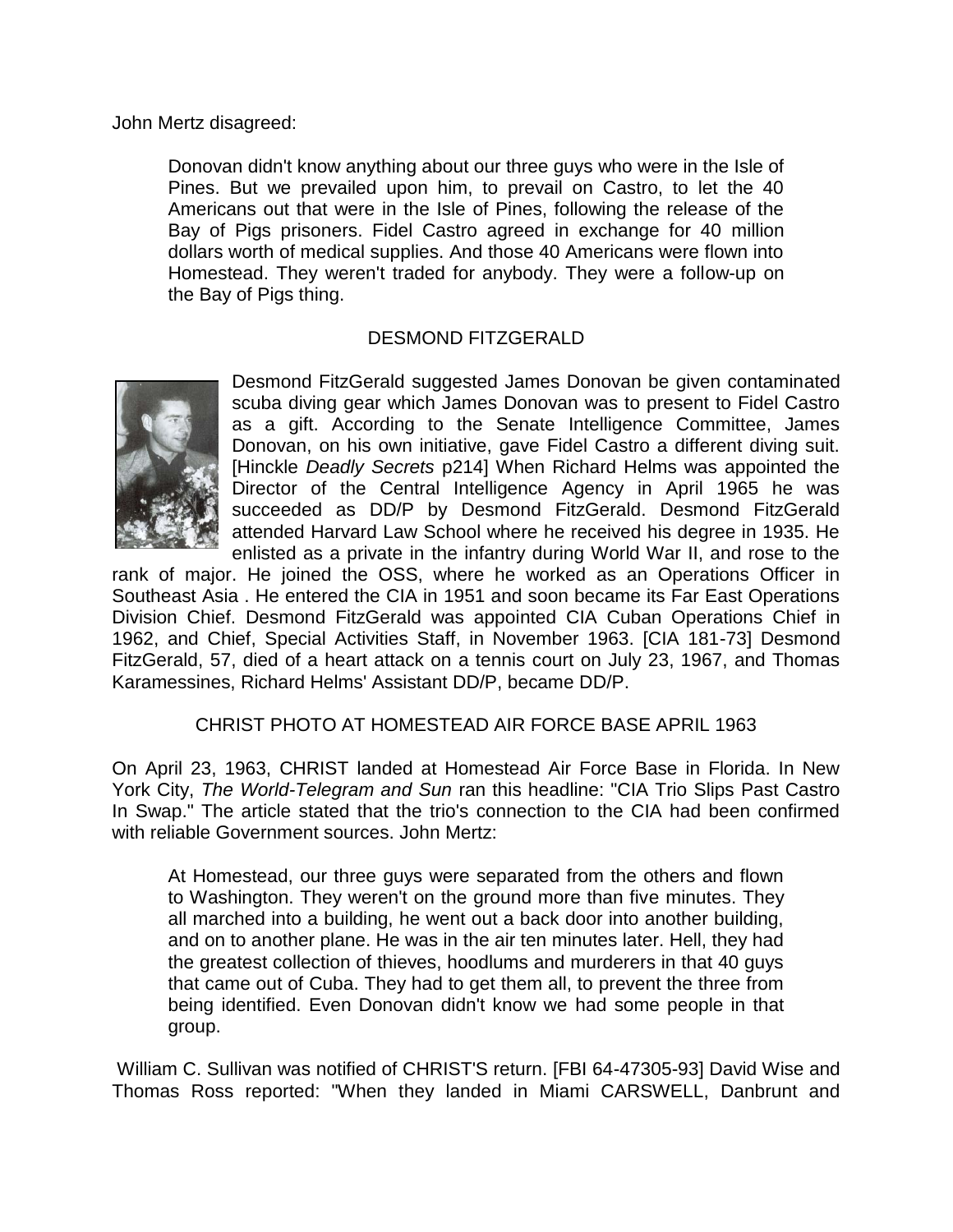Taransky vanished. They declined to talk to reporters. And for some reason, unlike the other returnees, they would not tell the American Red Cross their destination." [*Inv. Gov*. p260]

#### CHRIST APRIL 1963 TO AUGUST 1963

REQUEST FOR PERSONNEL ACTION APRIL 30, 1963 DAVID L. CHRIST Nature of Personnel Action REASSIGNMENT AND CHANGE OF SERVICE DESIGNATION Organizational Designation DDP/TSD Position: PHYSICAL SCIENCE FROM: IAS Foreign Field Undetermined. [deleted 03]

REPORT OF INVESTIGATION (Category of Report) OO/C (DELETED)

Case no. 43 872 Christ, David L. Date **May 28, 1963** Office of Origin (Deleted but most likely Manhattan Field Office) Report made by John E. O'Hare Character of Case E/ SD/3 Francis R. Favorini, Special Agent in Charge. DIST (Deleted). Two pages dated April 26, 1963 withheld.

An FBI case was opened on the three men entitled, "Cuban Sabotage Efforts in the United States." [FBI 105-115667-172] Much of this document was withheld. John Mertz commented:

When he came back, he was in the Science and Technology Directorate. I don't know what he did when he came back. He was spending all his time trying to get decorated with a medal. My vote was no. Someone told me he got a medal. I don't know what he did in S & D. I don't think he was assigned to the Scientific Division until about a year after he returned. He was on ice, and we were carefully preserving his identity. They were under medical surveillance for a few months. He was being debriefed. I debriefed him. That was 30 years ago, pal. Everybody's dead but me.

CHRIST was transferred to another Agency component. Melvin Beck reported: "After their release they were brought back to the Agency, although, as was common talk, they were excluded from active assignment." The CIA reported that upon his return from Cuba, CHRIST joined the Office of Research and Development, where he worked on the over-the-horizon radar program. CHRIST was also responsible for pioneering efforts in the area of Audio Surveillance Countermeasures, first proposing the application of computers to the problem. On August 9, 1963, J. Edgar Hoover had an interest in CHRIST and sent a telex to Richard Helms about him. [FBI NI 105-38509-13]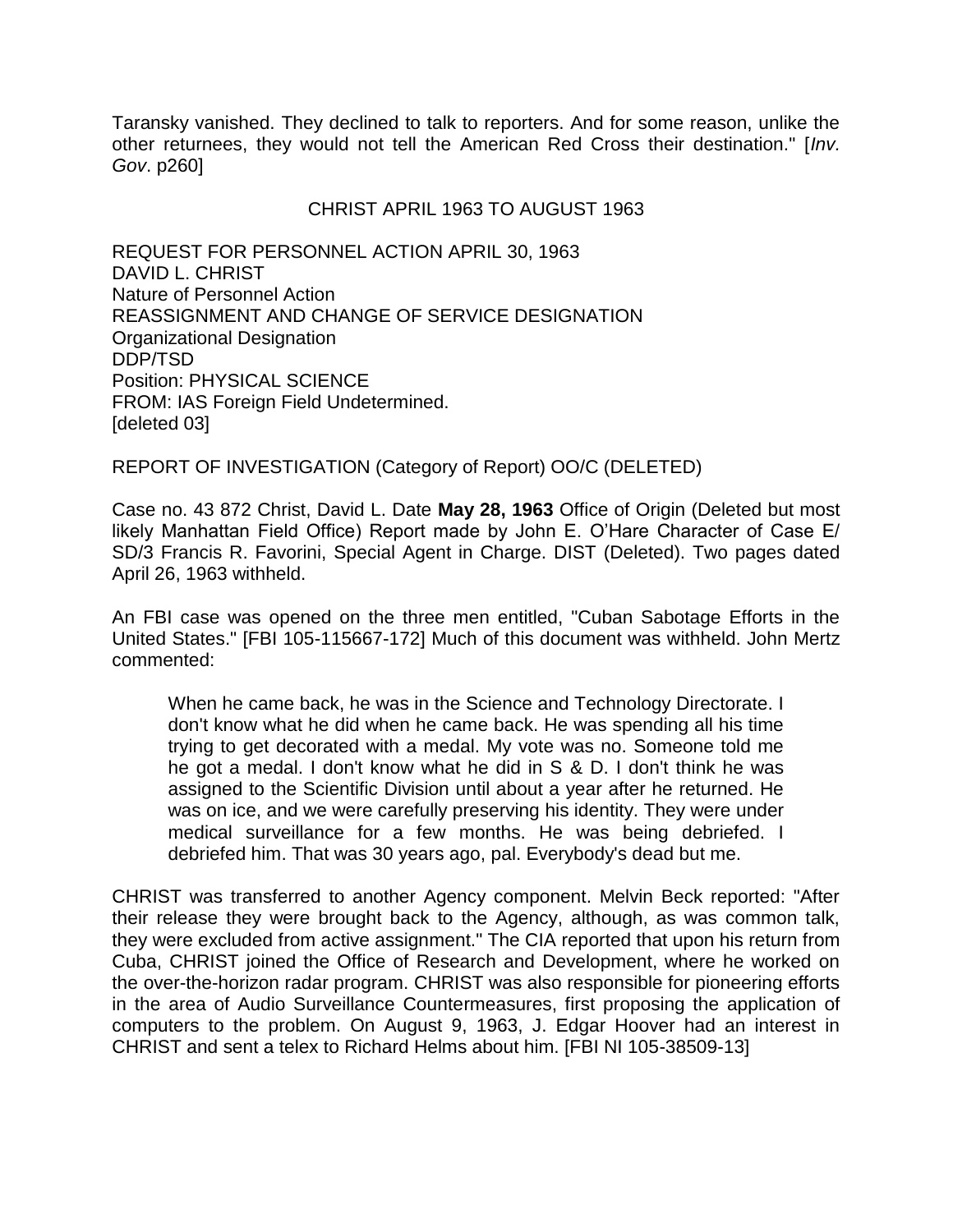#### CHRIST: UNHAPPY W/CIA'S EFFORTS TO SECURE HIS RELEASE

In 1964 John Mertz wrote this memorandum to the Chief, OPSER.

3. The details of the cover story were perfected at Headquarters and were conveyed to the prisoners in Cuba by Mr. Hugh Kessler, who at that time was an American Consul in Cuba. The subsequent unrelenting and expensive efforts to save the lives and secure the release of the prisoners were carried out within the framework of that cover story which to this day has protected the true identities of the three employees. Our success in this case is attributable to a major effort on the part of the CIA and the U.S. Government.

4. Mr. CHRIST'S inference in Para. 6 of his memorandum that the cover story was developed by Mr. Anderson and Mr. Szuminski is not accurate. Neither is he accurate in Para. 13C when he infers that "neither CIA or the U.S. Government" tried "to get them out."

5. Upon their return to the United States on April 22, 1963, the Counter-Intelligence Staff, assisted by representatives of the Office of Security, upon direction of the DD/P, initiated further investigation to determine the reasons for the arrest. (Deleted) ESCALADE roll-up and the loyalty of the three employees while in the hands of the enemy.

6. The investigation disclosed that they were loyal and that the roll up and arrest were the direct result of Mr. CHRIST and certain members of the Havana Station. The matter was complicated by the refusal or inability of Mr. CHRIST to tell the whole truth to the investigating officers regarding certain portions of his conversations with the Cuban arresting officers on matters relating to his judgment, but not related to his loyalty. [CIA Memo, Chief, OPSER Mertz undated]

#### CHRIST SEPTEMBER 1963

1. On several occasions during early September 1963 Mr. Christ came by invitation to the office of undersigned for the purpose of informing himself from the files regarding the nature and extent of the Headquarters effort to secure the release of the ZRCHESTERS from the Isle of Pines.

2. At the time of his first visit, which was shortly after the Chairman of the DD/P Review Committee had informed him of the approval of the Committee's recommendations, Mr. CHRIST expressed concern that no time limit had been placed on the restriction that he could not travel outside the U.S. either TDY or PCS; whereas in the case of the other two Subjects a specific period of time was mentioned in connection with the restrictions upon foreign travel.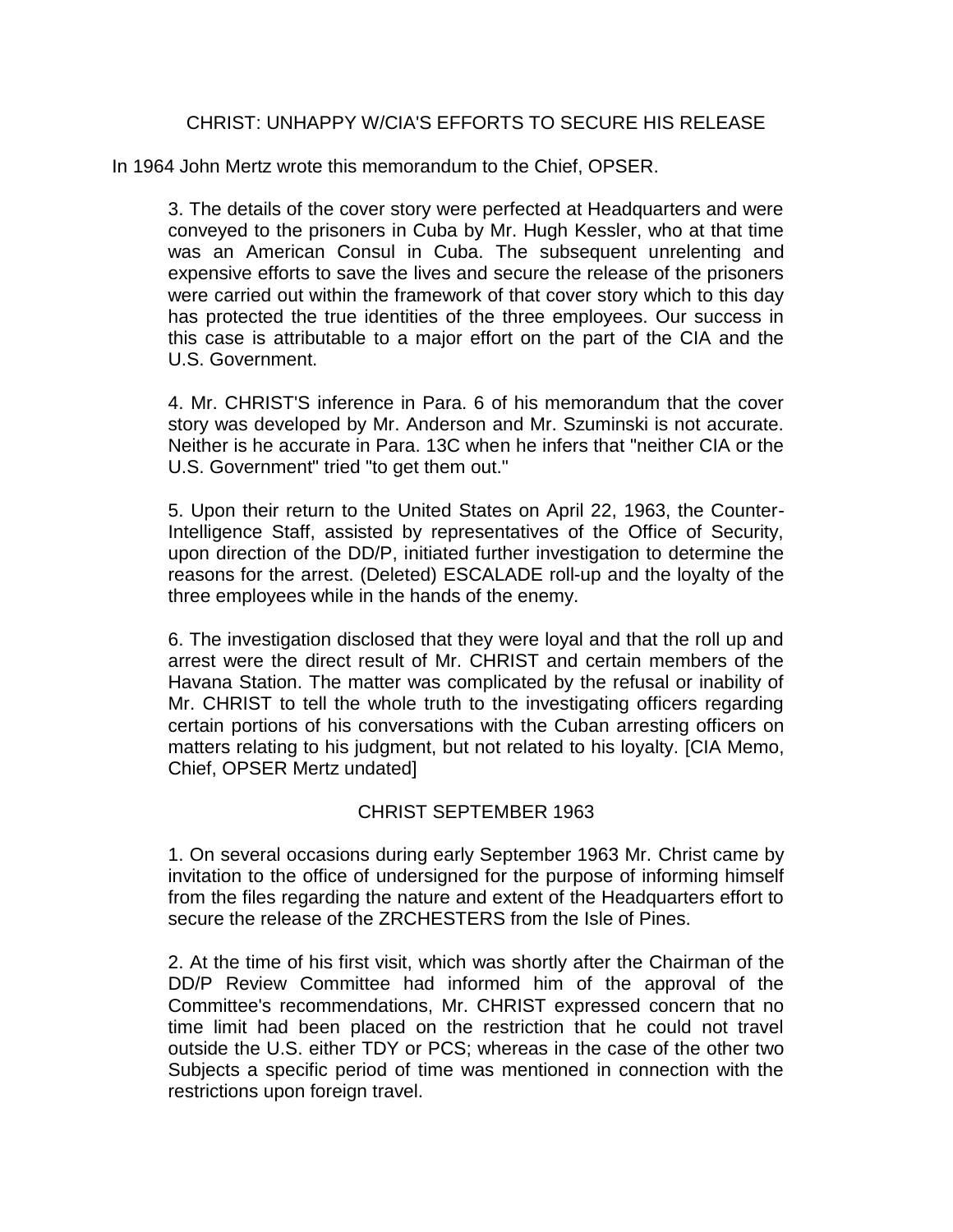4. Speaking as an informed officer, and not for the review committee, undersigned pointed out to Mr. CHRIST that the investigation established that he, as the senior officer in the group, had been under more pressure than the other two men. Also, that this pressure was further evidenced by his lack of objectivity in the discussion of certain matters during his debriefing that he might have been mistaken in his recollection of certain events in Cuba. Undersigned corrected Mr. CHRIST by stating that the record shows that Mr. CHRIST admitted he might have lied.

5...Mr. CHRIST is not too pleased with the debriefing officers who crowded him into this corner. John Mertz SA/C/CI.

#### DAVID CHRIST AND HEMMING

HEMMING 1994:

CHRIST was in the same cell with me in Havana when I got busted on September 27, 1960. He thought I was being tortured. I was laying on the spring, it was like steel wool, a finely woven mesh. I was laying on it without my shirt. When I rolled over, I heard this English voice: 'Jesus Christ, he's one of them, and look what the fuck they did to him.' My back looked like hamburger. They were scared shitless. We ended up in the same cell together. A cell that would normally be for four people had 40 people in it. Standing room only.

When interviewed in 1977 and 1994 HEMMING maintained that the true nature of CHRIST'S mission was to bomb the Chinese Communist News Agency:

CHRIST knows too much to be sent down to a hostile environment unless he's the only guy they can trust because he has done other operations. When you say audio devices, it's total bullshit. Audio expert was his cover. All the other steamy shit they're not going to publicize. He was an inventor, an expert in remote controlled explosives. That's his main job. When you got a hot mission like that, then they had to decide, we've got to risk putting this guy in. CHRIST got arrested in Cuba in September 1960 running an operation located in an apartment above the Chinese Communist News Agency. They had a transmitter and code book there. CHRIST was going to get the book out without the Chinese even knowing they had it. Hey, he might have to take a few guys out to do it, but so what? It would look like a goddamned accident anyway. See, they were going to pump kitchen gas into the place, blow the fuckin' place up, enter, grab the book, and then set a big goddamned fire. The chinks would think the code books had been burned, and not change the fucking codes. The Agency supplied them with some outdated bugging equipment and told them to say, if they were caught, that they were bugging the place on behalf of the U.S. Embassy.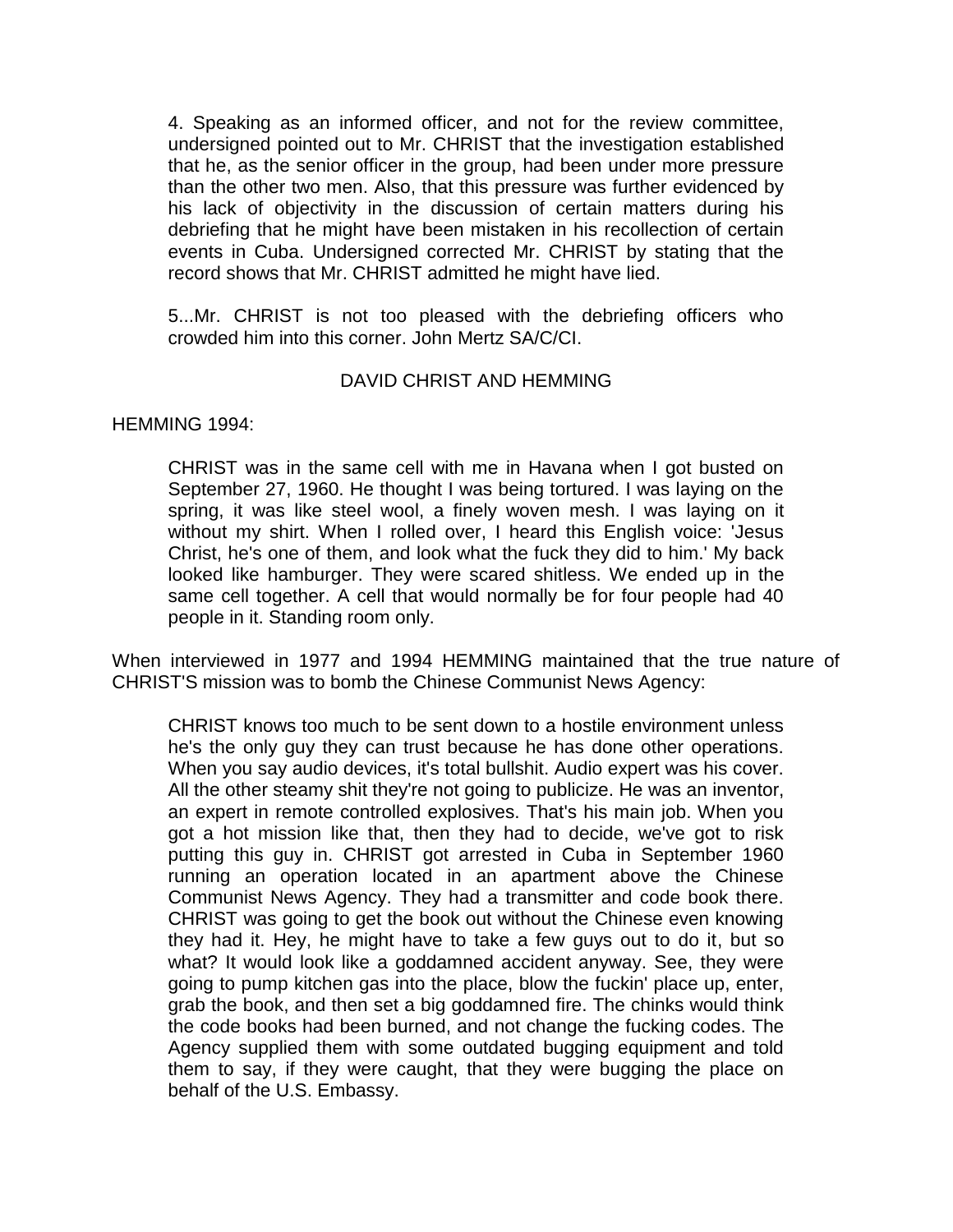HEMMING'S story about CHRIST and explosives did not check out, however, CHRIST was an explosives expert and *The New York Times* reported that during the overthrow of Khwame Nkrumah, the left-wing leader of Ghana, the CIA Chief of Station, Accra, requested a group of paramilitarists storm the Chinese Communist Embassy, kill everyone there, then steal the code books and the records of the installation. The group was instructed to blow up the building before leaving so that it would look like Embassy personnel had been killed in an explosion.

In 1994 HEMMING stated:

In the circle of my immediate Miami acquaintances the tramp *resembled*  CHRIST. He buddied up with us. He figured we were the real thing. We didn't give a fuck who he was. He felt he had been betrayed. He wanted to work with something that was legitimate.

HEMMING was asked how CHRIST reacted when his identity was revealed: "It could be he felt I was in charge, and I knew what I was doing." **Howard Kenneth Davis** was sent a photograph of CHRIST then asked:

- Q. Did you ever see DAVID CHRIST around INTERPEN?
- A. Yeah, I saw him around, I didn't know him well.
- Q. You saw CHRIST?

A. Yeah, I did. I believe I did if I can remember. I think I saw him over there a couple of times. People would wander in and out all the time even CIA people. That was no big secret. FIORINI had a relationship with the Company. That is absolute. We knew it at the time, it was no secret in Miami.

# INTERVIEW WITH WALTER E. SZUMINSKI

A Walter E. Szuminski was contacted in March 1994 in suburban Virginia and asked: "Did you ever use the name Taransky in Cuba?"

- A. You must have the wrong guy.
- Q. You were never in CIA?
- A. Who is this speaking?
- Q. I came across your name in a document about DAVID CHRIST.
- A. Am I related to somebody like that?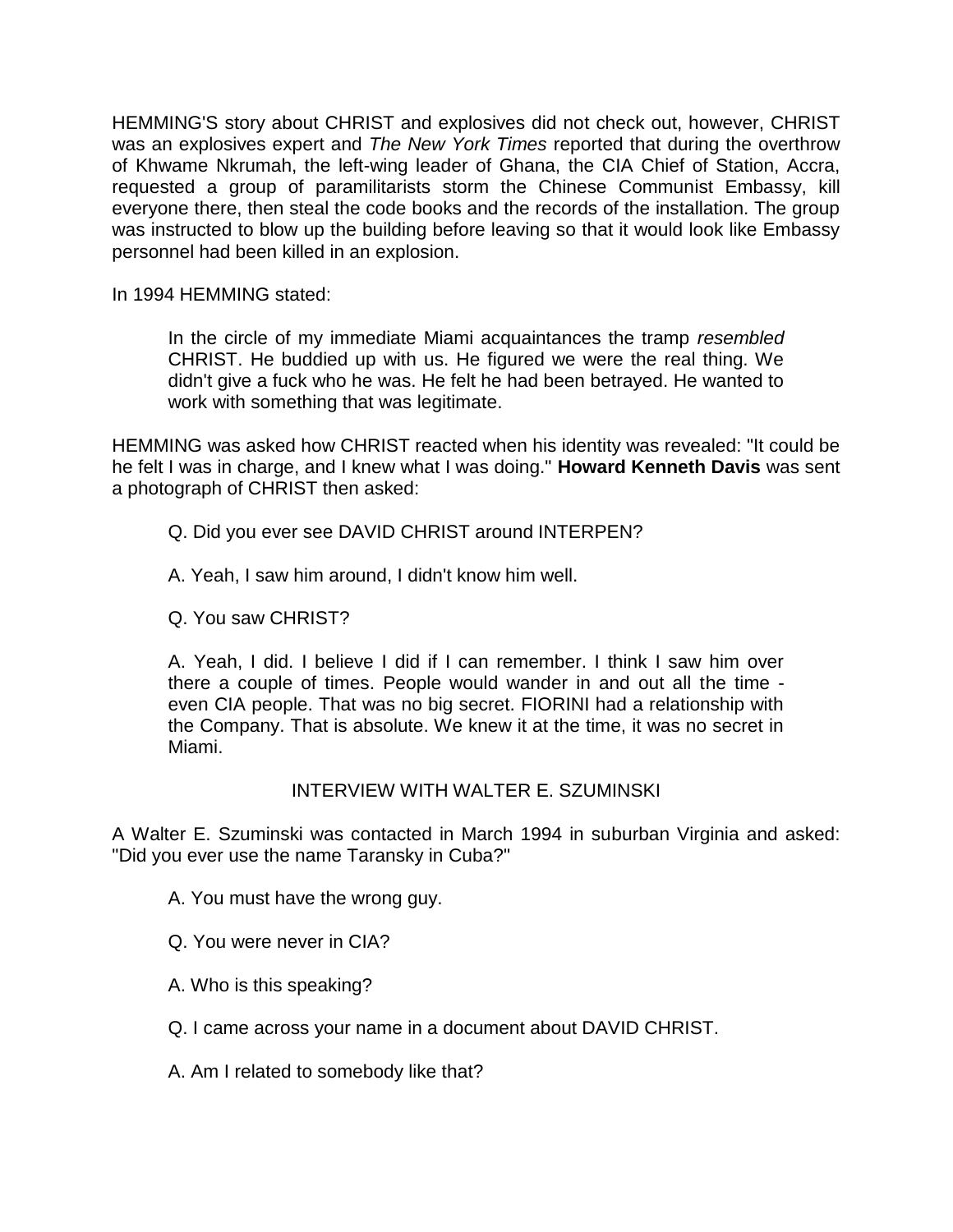Q. Did you ever work for him?

A. Where are you getting this information?

Q. CIA documents.

A. Hey, go back and talk to those guys. Maybe they can enlighten you. I can't.

Q. What about the Cuban bugging operation?

A. Well, I'm sure they do that.

Q. Were you ever incarcerated in Cuba?

A. (Sighs) You've got the wrong person here.

Meeting with Walter Szuminski March 18, 1994

I met with him in your office -- told him I did not have a file or documents to show him today. We were searching the files and may be able to show the him something next week. He offered some background on the Cuban operation and the calls he had received. First he gave me the story of the Cuban imprisonment and their return. He said that D. Christ was interviewed by HSCA in mid-1970s to see if there was any connection between their time in Cuban [prison] and the assassination (Christ told him about the interview). The story of their imprison [ment] was public knowledge but only with pseudos. He mentions the classified article in the Studies which was with true name. Last month he received a call from D Christ's window & son -- they had received a call from Allan J Weberman (assassination author) who said Dave Christ's debriefing by HSCA had been released and that true names were included. I mentioned that we would not have released an HSCA document.

Two weeks ago Szuminski received a similar call ("was he the Szuminski who was imprisoned in Cuba with Christ and released through Donovan's efforts). He told Weberman he had wrong person. Yesterday he received another call asking if he was aware that his name is in the national archives. The callers referred to both the CIA JFK releases and a FOIA release. My impression was that his name was also released in an FOIA but if the researcher was using Lesar's file he may have confused the two.

I talked a little about the law and the balancing test for disclosure (public vs national security, etc.). Also said that the link of Carswell to 3 tramps in Dallas made Christ part of the story. Since Christ became an overt employee in 1963, retired overt and was dead much of the information on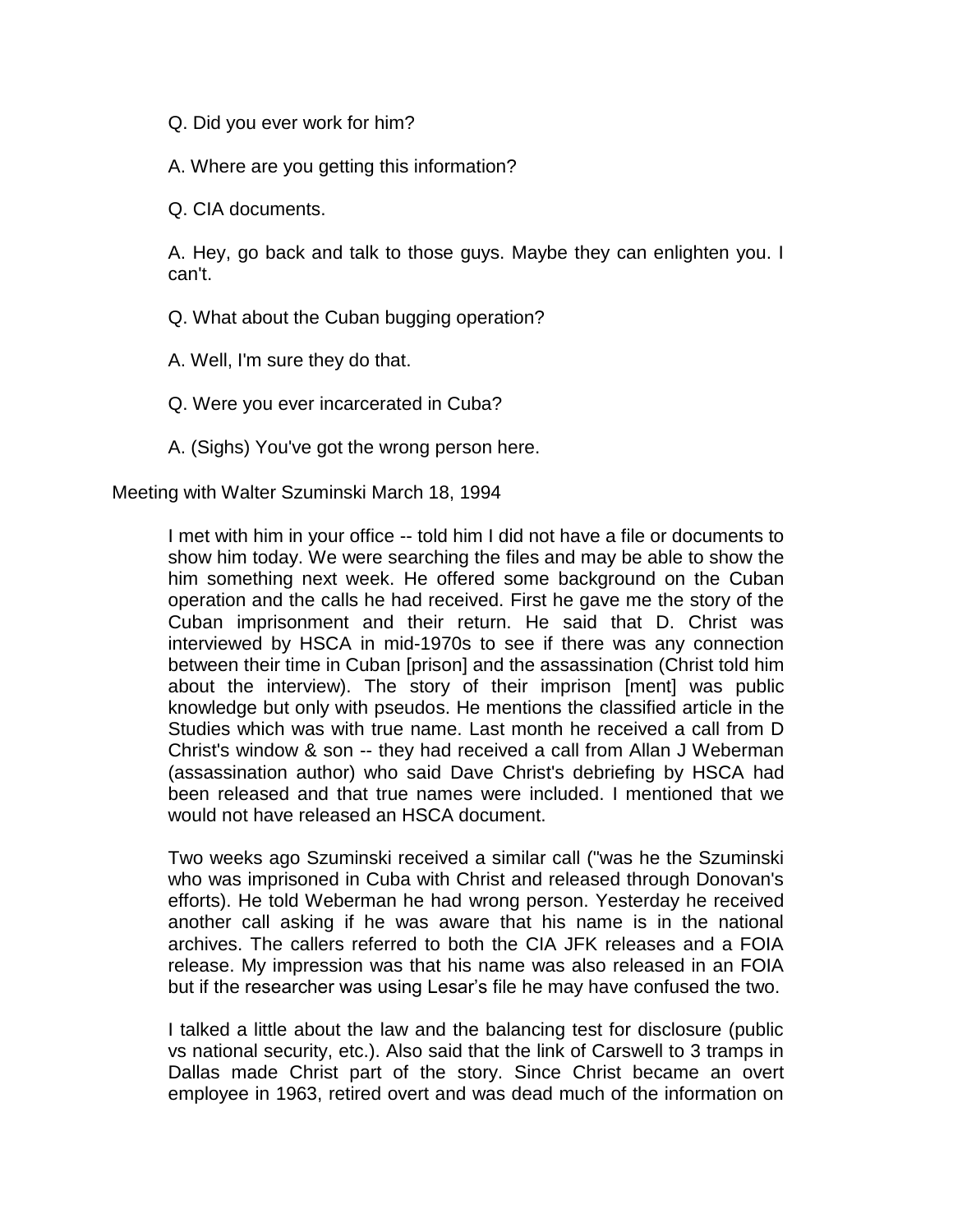him was subject to release. Because of the Cuba imprisonment there are documents on, or that mention, Szuminski and Anderson in Christ's file.

Szuminski said he also retired overt. He mentioned Christ son who has a firm in Reston that has done work for the Agency -- 'negative publicity could hurt him. He said he wanted to see what was out so he would know how to deal with the calls. He also made a couple of comments about suing but doubted he could. Told him we would get back to him next week. He said we could reach him through his wife (Elise S.) [24 deleted, 03 as of 2010] [deleted 03 as of 2010].

#### CHRIST: SEPTEMBER 1963

September 4, 1963.

Memorandum For: Chief, Personnel Security Division

Subject: David Lemar Christ DDS&T

The above individual is under consideration for clearance for Special Intelligence. Your recommendation is requested concerning granting of such clearance, together with any information or comment which many be pertinent.

On September 12, 1963 CHRIST was granted a CORAL clearance. On September 13, 1963 CHRIST signed an ARGON AGREEMENT.

#### FILE DATE **SEPTEMBER 17, 1963**

MEMORANDUM FOR SECURITY OFFICER DIS (?) T SUBJECT: DAVID LAMAR CHRIST #43872 The following action on the above named individual was completed on **September 13, 1963:** INDOCTRINATED FOR SPECIAL INTELLIGENCE REMARKS: cc: C/PSD/OS (DELETED) Chief Special Clearance Center, SSC/OS

On **September 19, 1963**, CHRIST received a form that indicated "Reassignment, Change of SD, and Transfer to Vouchered Funds." On September 20, 1963 an Investigative Transmittal Sheet was generated on CHRIST.

Next the following document was generated:

SAM CENTRAL INTELLIGENCE AGENCY PHS DTD: Biographic Data (Rec'd. date) **September 23, 1963**. October 29, 1963 No INV 43872 SUBJECT CHRIST, DAVID LAMAR January 20, 1918 Tanagua, Penn

On **September 27, 1963**, CHRIST requested Form 1322 [requesting cover], From the Chief, Records and Services Division, and Chief, Operating Component, Office of Research and Development, DD/S & T. He returned it to these components. On a "Notification Of Establishment Of Military Cover, Backstop" these boxes were marked: "Submit form 642 to change limitation category to 3. Ascertain that (deleted as of 2010)